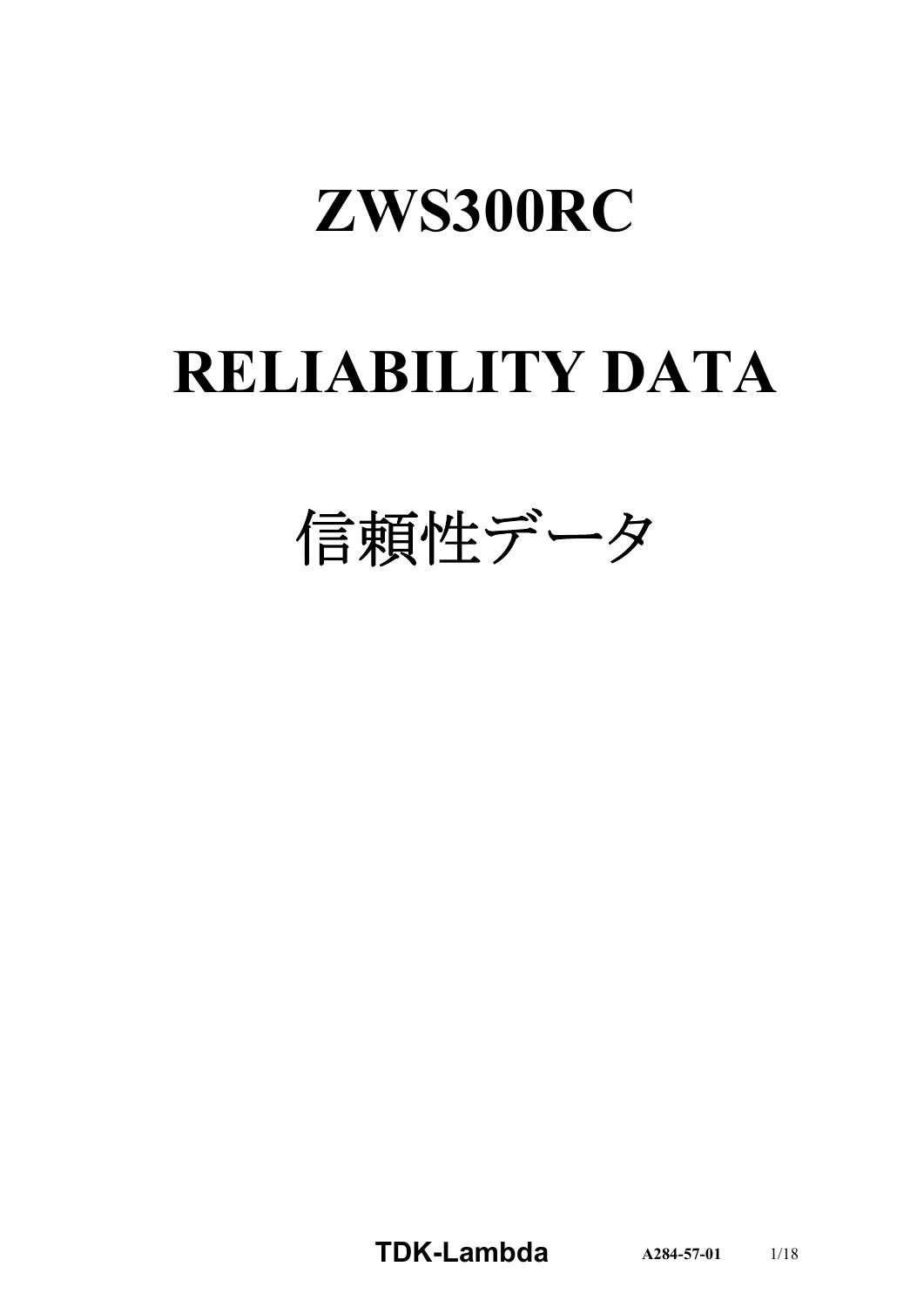#### *ZWS300R* **ZWS300RC**

### **INDEX**

| 2. 部品ディレーティング Components Derating ………………………………………… 4~6                            |  |
|-----------------------------------------------------------------------------------|--|
| 3. 主要部品温度上昇值 Main Components Temperature Rise △T List ······················· 7~8 |  |
| 4. 電解コンデンサ推定寿命計算値 Electrolytic Capacitor Lifetime ………………………… 9~13                 |  |
| 5. アブノーマル試験 Abnormal Test …………………………………………………… 14~15                              |  |
| 6. 振動試験 Vibration Test …………………………………………………………… 16                                 |  |
| 7. ノイズシミュレート試験 Noise Simulate Test …………………………………………… 17                           |  |
|                                                                                   |  |
|                                                                                   |  |

\* 試験結果は、代表データでありますが、全ての製品はほぼ同等な特性を示します。 従いまして、以下の結果は参考値とお考え願います。

Test results are typical data. Nevertheless the following results are considered to be reference data because all units have nearly the same characteristics.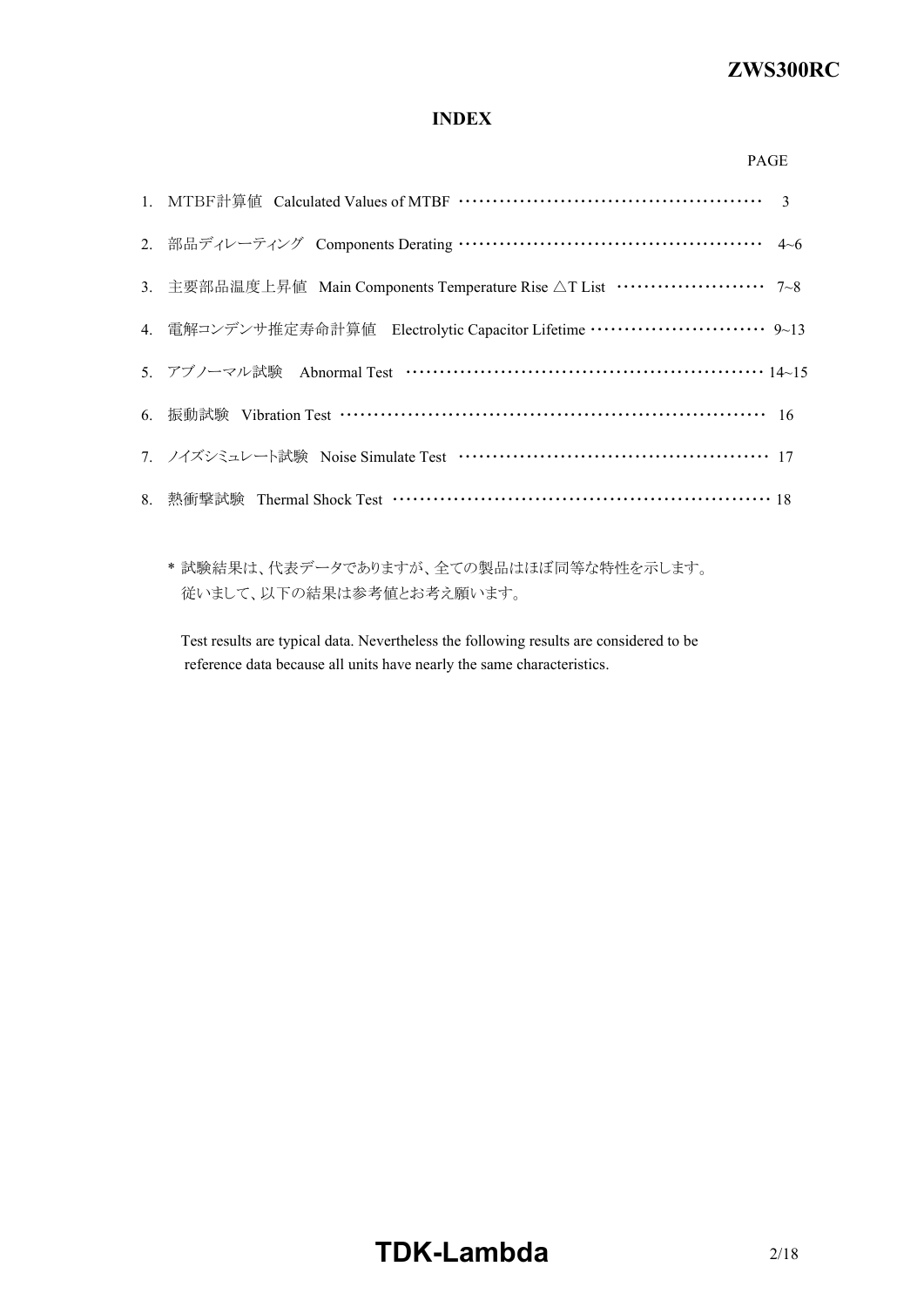### *RWS 50B-600B Series* **ZWS300RC**

### **1. MTBF**計算値 **Calculated Values of MTBF**

### **MODEL : ZWS300RC-24**

### **(1)** 算出方法 **Calculating Method**

JEITA (RCR-9102B)の部品点数法で算出されています。 それぞれの部品ごとに、部品故障率λGが与えられ、各々の点数によって決定されます。 Calculated based on part count reliability prediction of JEITA (RCR-9102B). Individual failure rates  $\lambda_G$  is given to each part and MTBF is calculated by the count of each part.

<算出式>

$$
MTBF = \frac{1}{\lambda_{\text{equip}}} \times 10^6 = \frac{1}{\sum_{i=1}^n n_i (\lambda_{\text{c}} \pi_{\text{Q}})_i} \times 10^6 \quad \text{iff} \quad \text{(Hours)}
$$

- $\lambda$ equip : 全機器故障率 (故障数 /  $10^6$ 時間) Total Equipment Failure Rate (Failure / 10<sup>6</sup>Hours)
- $\lambda_G$  : i番目の同属部品に対する故障率 (故障数 / 10<sup>6</sup>時間) Generic Failure Rate for The ith Generic Part (Failure / 10<sup>6</sup>Hours)
- $n_i$ : i 番目の同属部品の個数 Quantity of ith Generic Part
- n : 異なった同属部品のカテゴリーの数 Number of Different Generic Part Categories
- $\pi_{\Omega}$  : i 番目の同属部品に対する品質ファクタ  $(\pi_{\Omega} = 1)$ Generic Quality Factor for The ith Generic Part  $(\pi_0=1)$

#### **(2) MTBF**値 **MTBF Values**

G<sup>F</sup> : 地上固定 (Ground, Fixed)

#### RCR-9102B

MTBF ≒  $204,047$  時間 (Hours)

### **TDK-Lambda** 3/18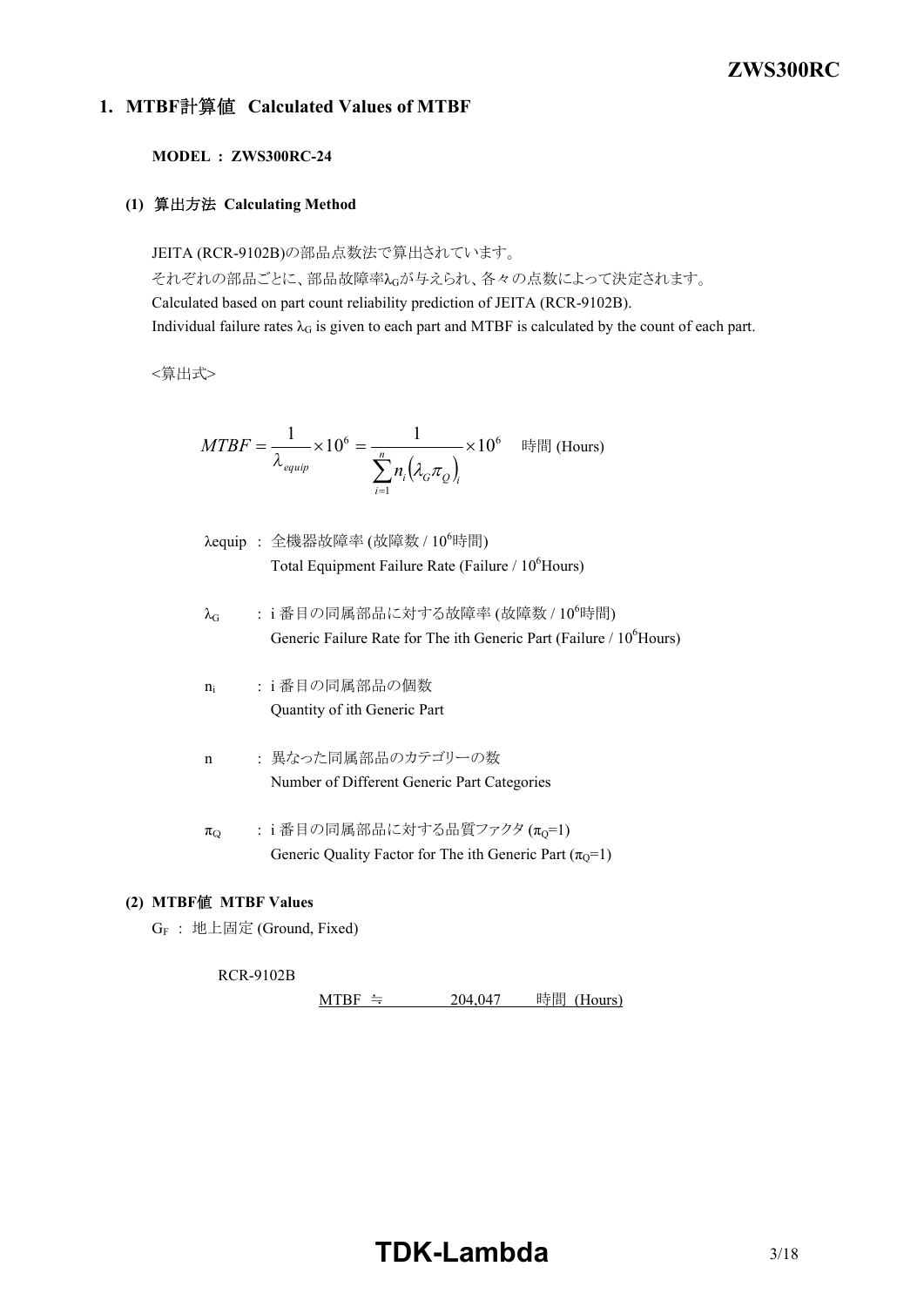### **2.** 部品ディレーティング **Components Derating**

#### **MODEL : ZWS300RC-24**

### **(1)** 算出方法 **Calculating Method**

(a) 測定方法 Measuring method

| ・取付方法           | :標準取付 : A             | ・周囲温度                    | :45°C/100VAC          |
|-----------------|-----------------------|--------------------------|-----------------------|
| Mounting method | Standard mounting : A | Ambient temperature      | : 50°C/200VAC         |
| ・入力電圧           | $: 100, 200$ VAC      | ・出力電圧、電流                 | $: 24V, 12.5A(100\%)$ |
| Input voltage   |                       | Output voltage & current |                       |

(b) 半導体 Semiconductors

ケース温度、消費電力、熱抵抗より使用状態の接合点温度を求め最大定格、接合点温度との比較を 求めました。

Compared with maximum junction temperature and actual one which is calculated based on case temperature, power dissipation and thermal impedance.

(c) IC、抵抗、コンデンサ等 IC, Resistors, Capacitors, etc.

周囲温度、使用状態、消費電力など、個々の値は設計基準内に入っています。 Ambient temperature, operating condition, power dissipation and so on are within derating criteria.

(d) 熱抵抗算出方法 Calculating method of thermal impedance

$$
\theta j - c = \frac{Tj(max) - Tc}{Pj(max)}
$$

- 
- Tc : ディレーティングの始まるケース温度 一般に25°C

Case Temperature at Start Point of Derating;  $25^{\circ}$ C in General

Pj(max) : 最大接合点(チャネル)損失 (Pch(max)) Maximum Junction (channel) Dissipation Tj(max) : 最大接合点(チャネル)温度 (Tch(max)) Maximum Junction (channel) Temperature θj-c : 接合点(チャネル)からケースまでの熱抵抗 (θch-c) Thermal Impedance between Junction (channel) and Case

### **TDK-Lambda**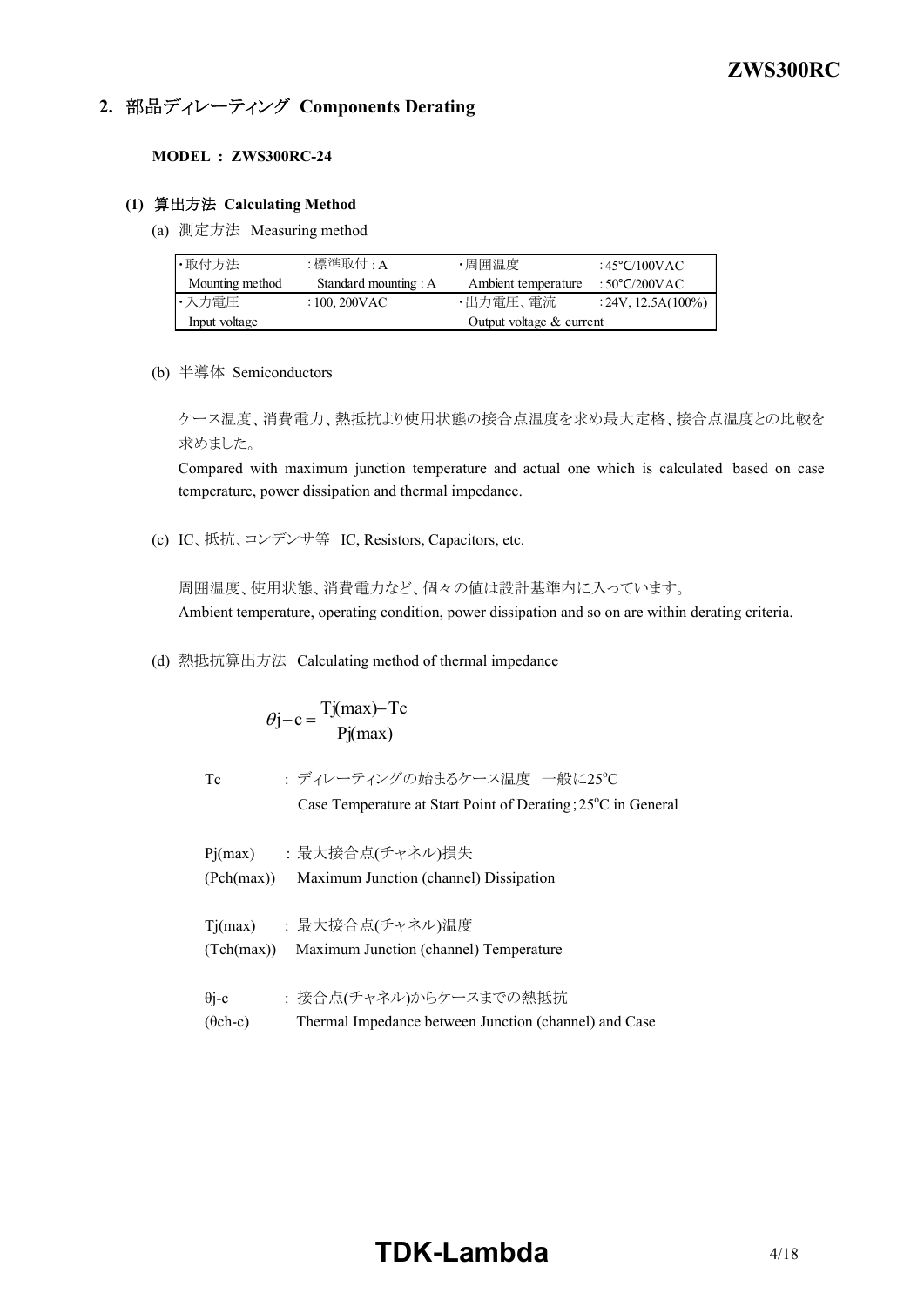#### *ZWS300R* **ZWS300RC**

### **(2)** 部品ディレーティング表 **Component Derating List**

| 部品番号<br>Location No. | $V_{in} = 100$ VAC                                 | Load = $100\%$            | $Ta = 45^{\circ}C$  |
|----------------------|----------------------------------------------------|---------------------------|---------------------|
| Q1                   | Tch (max) = $150 °C$                               | $\theta$ ch-c = 0.46 °C/W |                     |
| <b>FMW60N070S2HF</b> | $Pch = 5.9 W$                                      | $\Delta Tc = 68 °C$       | Tc= $113$ °C        |
| <b>FUJI ELECTRIC</b> | Tch = Tc + $((\theta ch-c) \times Pch)$ = 115.7 °C |                           |                     |
|                      | $D.F. = 77.1 \%$                                   |                           |                     |
| Q2                   | Tch (max) = $150$ °C                               | $\theta$ ch-c = 1.32 °C/W |                     |
| FMV20N50ES           | $Pch = 3.3 W$                                      | $\Delta Tc = 74$ °C       | Tc= $119^{\circ}$ C |
| <b>FUJI ELECTRIC</b> | Tch = Tc + (( $\theta$ ch-c) × Pch) = 123.4 °C     |                           |                     |
|                      | D.F. = $82.3\%$                                    |                           |                     |
| Q <sub>3</sub>       | Tch (max) = $150 °C$                               | $\theta$ ch-c = 1.32 °C/W |                     |
| FMV20N50ES           | $Pch = 3.2 W$                                      | $\Delta Tc = 72$ °C       | $Tc=117$ °C         |
| <b>FUJI ELECTRIC</b> | Tch = Tc + $((\theta ch-c) \times Pch)$ = 121.2 °C |                           |                     |
|                      | D.F. = $80.8\%$                                    |                           |                     |
| D51                  | Tch (max) = $150 °C$                               | $\theta$ ch-c = 1.20 °C/W |                     |
| YG868C15R            | $Pd = 3.7 W$                                       | $\Delta Tc = 79$ °C       | Tc= $124$ °C        |
| <b>FUJI ELECTRIC</b> | $Tj = Tc + ((\theta j - c) \times Pd) = 128.4$ °C  |                           |                     |
|                      | D.F. = $85.6\%$                                    |                           |                     |
| D <sub>52</sub>      | Tj (max) = $150 °C$                                | $\theta$ j-c = 1.20 °C/W  |                     |
| YG868C15R            | $Pd = 3.8 W$                                       | $\Delta Tc = 77$ °C       | Tc= $122 °C$        |
| <b>FUJI ELECTRIC</b> | $Tj = Tc + ((\theta j - c) \times Pd) = 126.6$ °C  |                           |                     |
|                      | D.F. = $84.4\%$                                    |                           |                     |
| D1                   | T <sub>j</sub> (max) = $150 °C$                    | $\theta$ j-c = 0.8 °C/W   |                     |
| D15XB60H             | $Pd = 7.3 W$                                       | $\Delta Tc = 65$ °C       | Tc= $110^{\circ}$ C |
| <b>SHINDENGEN</b>    | $Tj = Tc + ((\theta j - c) \times Pd) = 115.9$ °C  |                           |                     |
|                      | $D.F. = 77.2 \%$                                   |                           |                     |
| D2                   | T <sub>j</sub> (max) = $150 °C$                    | $\theta$ j-c = 2.0 °C/W   |                     |
| <b>TRS10A65F</b>     | $Pd = 1.1 W$                                       | $\Delta Tc = 68$ °C       | $Tc = 113$ °C       |
| <b>TOSHIBA</b>       | $Tj = Tc + ((\theta j - c) \times Pd) = 115.2$ °C  |                           |                     |
|                      | D.F. = 76.8 $\%$                                   |                           |                     |
| PC101                | Tj (max) = $110 °C$                                | $\theta$ j-c = 130 °C/W   |                     |
| <b>TLP385</b>        | $Pd = 1.5$ mW                                      | $\Delta Tc = 35$ °C       | $Tc = 80 °C$        |
| (LED)                | $Tj = Tc + ((\theta j-c) \times Pd) = 80.2$ °C     |                           |                     |
| <b>TOSHIBA</b>       | D.F. = 72.9 $\%$                                   |                           |                     |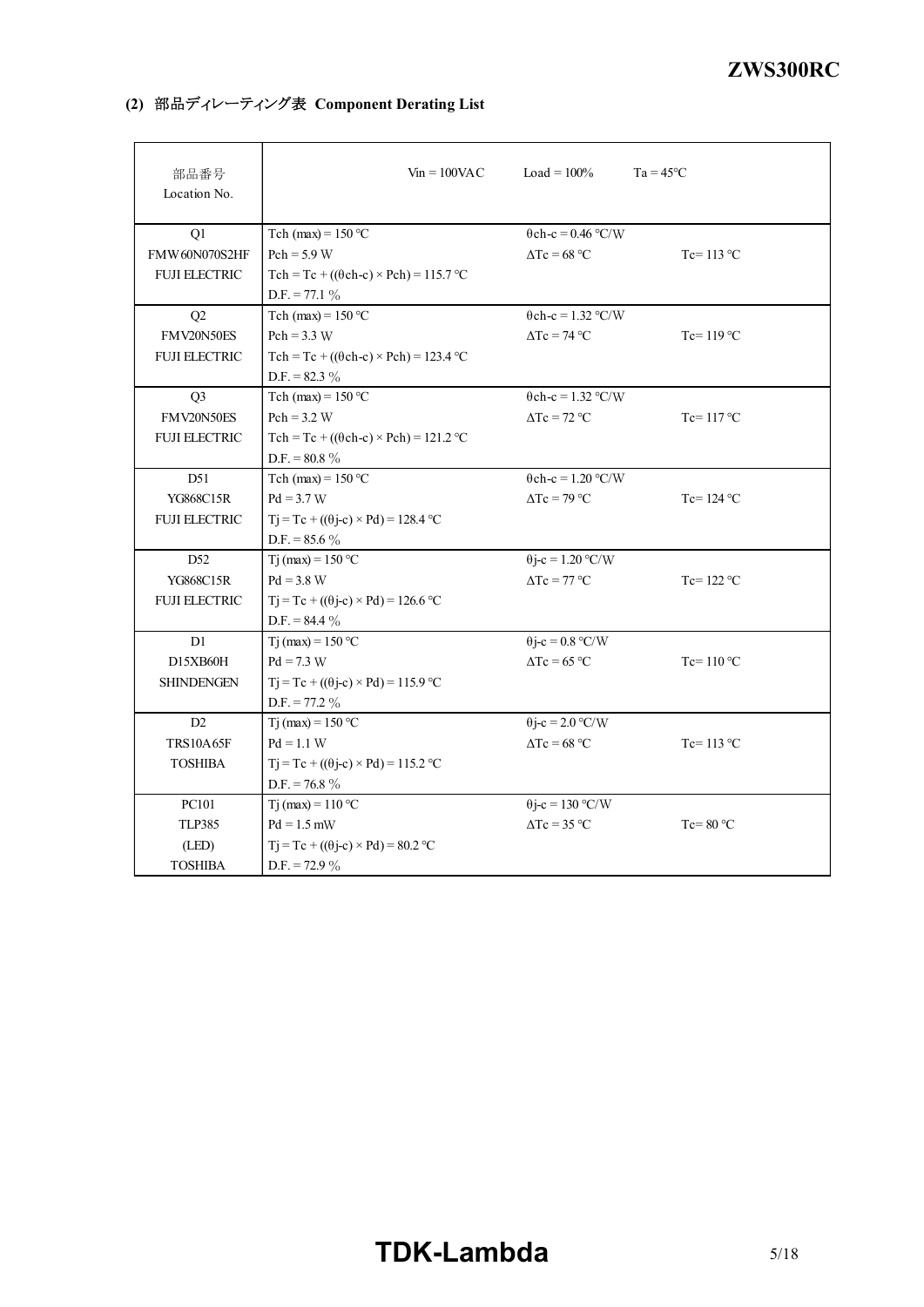| 部品番号<br>Location No. | $V_{in} = 200$ VAC                                 | Load = $100\%$              | $Ta = 50^{\circ}C$  |
|----------------------|----------------------------------------------------|-----------------------------|---------------------|
| Q1                   | Tch (max) = $150 °C$                               | $\theta$ ch-c = 0.46 °C/W   |                     |
| <b>FMW60N070S2HF</b> | $Pch = 2.4 W$                                      | $\Delta Tc = 40 °C$         | Tc=90 $\degree$ C   |
| <b>FUJI ELECTRIC</b> | Tch = Tc + $((\theta ch-c) \times Pch)$ = 91.1 °C  |                             |                     |
|                      | D.F. = $60.7\%$                                    |                             |                     |
| Q2                   | Tch (max) = $150 °C$                               | $\theta$ ch-c = 1.32 °C/W   |                     |
| FMV20N50ES           | $Pch = 3.3 W$                                      | $\Delta Tc = 70 °C$         | Tc= $120 °C$        |
| <b>FUJI ELECTRIC</b> | Tch = Tc + $((\theta ch-c) \times Pch)$ = 124.4 °C |                             |                     |
|                      | D.F. = $82.9\%$                                    |                             |                     |
| Q <sub>3</sub>       | Tch (max) = $150$ °C                               | $\theta$ ch-c = 1.32 °C/W   |                     |
| FMV20N50ES           | $Pch = 3.2 W$                                      | $\Delta Tc = 69$ °C         | Tc= $119^{\circ}$ C |
| <b>FUJI ELECTRIC</b> | Tch = Tc + $((\theta ch-c) \times Pch)$ = 123.2 °C |                             |                     |
|                      | D.F. = $82.1\%$                                    |                             |                     |
| D51                  | Tch (max) = $150 °C$                               | $\theta$ ch-c = 1.20 °C/W   |                     |
| YG868C15R            | $Pd = 3.7 W$                                       | $\Delta Tc = 73$ °C         | Tc= $123$ °C        |
| <b>FUJI ELECTRIC</b> | $Tj = Tc + ((\theta j - c) \times Pd) = 127.4$ °C  |                             |                     |
|                      | D.F. = $84.9\%$                                    |                             |                     |
| D <sub>52</sub>      | $Ti$ (max) = 150 °C                                | $\theta$ j-c = 1.20 °C/W    |                     |
| YG868C15R            | $Pd = 3.8 W$                                       | $\Delta T_c = 72 \degree C$ | Tc= $122 °C$        |
| <b>FUJI ELECTRIC</b> | $Tj = Tc + ((\theta j - c) \times Pd) = 126.6$ °C  |                             |                     |
|                      | D.F. = $84.4\%$                                    |                             |                     |
| D1                   | $Ti$ (max) = 150 °C                                | $\theta$ j-c = 0.8 °C/W     |                     |
| D15XB60H             | $Pd = 3.7 W$                                       | $\Delta T_c = 45 \degree C$ | Tc=95 $\degree$ C   |
| <b>SHINDENGEN</b>    | $Tj = Tc + ((\theta j - c) \times Pd) = 97.9$ °C   |                             |                     |
|                      | $D.F. = 65.3 \%$                                   |                             |                     |
| D2                   | $Tj$ (max) = 150 °C                                | $\theta$ j-c = 2.0 °C/W     |                     |
| <b>TRS10A65F</b>     | $Pd = 1.3 W$                                       | $\Delta Tc = 44$ °C         | $Tc = 94 °C$        |
| <b>TOSHIBA</b>       | $Tj = Tc + ((\theta j - c) \times Pd) = 96.6$ °C   |                             |                     |
|                      | D.F. = $64.4\%$                                    |                             |                     |
| <b>PC101</b>         | $Tj$ (max) = 110 °C                                | $\theta$ j-c = 130 °C/W     |                     |
| <b>TLP385</b>        | $Pd = 1.5$ mW                                      | $\Delta Tc = 34 \degree C$  | $Tc = 84 °C$        |
| (LED)                | $Tj = Tc + ((\theta j - c) \times Pd) = 84.2$ °C   |                             |                     |
| <b>TOSHIBA</b>       | D.F. = 76.5 $\%$                                   |                             |                     |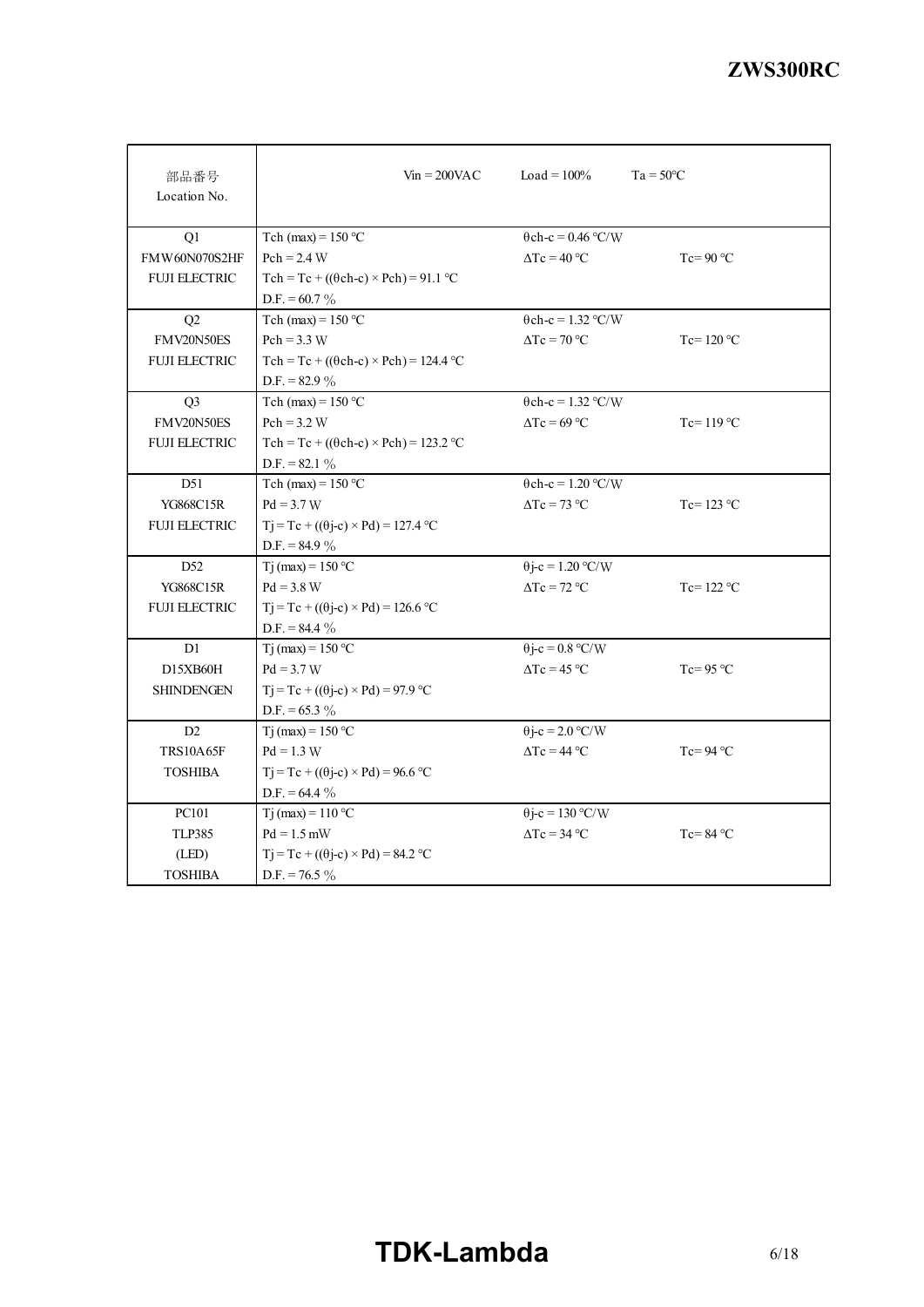#### *INSTRUCTION MANUAL* **3.** 主要部品温度上昇値 **Main Components Temperature Rise** △**T List**

### **MODEL : ZWS300RC-24**

### **(1)** 測定条件 **Measuring Conditions**

|                                                               | Mounting A                                        | Mounting B                | Mounting C             | Mounting D | Mounting E |
|---------------------------------------------------------------|---------------------------------------------------|---------------------------|------------------------|------------|------------|
| 取付方法<br>Mounting Method<br>(標準取付:A)<br>(Standard Mounting: A) | CN1(INPUT)<br><b><i>MARKERSONAL MARKETING</i></b> | <b>FIN</b><br>5555<br>CN1 | CN1<br>š<br><b>FIN</b> | CN1        | CN1        |
| 入力電圧 Vin                                                      |                                                   |                           |                        |            |            |
| Input Voltage                                                 |                                                   |                           | 100VAC                 |            |            |
| 出力電圧 Vo                                                       |                                                   |                           |                        |            |            |
| Output Voltage                                                |                                                   |                           | 24VDC                  |            |            |
| 出力電流 Io                                                       |                                                   |                           |                        |            |            |
| Output Current                                                |                                                   |                           | $12.5A(100\%)$         |            |            |

### **(2)** 測定結果 **Measuring Results**

|                 |                        | $\Delta T$ Temperature Rise (°C) |                  |                  |                  |                  |
|-----------------|------------------------|----------------------------------|------------------|------------------|------------------|------------------|
|                 | 出力ディレーティング             |                                  |                  | $Io = 100\%$     |                  |                  |
|                 | <b>Output Derating</b> | $Ta=45^{\circ}C$                 | $Ta=35^{\circ}C$ | $Ta=40^{\circ}C$ | $Ta=20^{\circ}C$ | $Ta=20^{\circ}C$ |
| 部品番号            | 部品名                    | 取付方向                             | 取付方向             | 取付方向             | 取付方向             | 取付方向             |
| Location No.    | Part name              | Mounting A                       | Mounting B       | Mounting C       | Mounting D       | Mounting E       |
| Q1              | <b>MOSFET</b>          | 68                               | 64               | 69               | 80               | 73               |
| Q <sub>2</sub>  | <b>MOSFET</b>          | 74                               | 71               | 81               | 79               | 88               |
| Q <sub>3</sub>  | <b>MOSFET</b>          | 72                               | 70               | 79               | 76               | 88               |
| D51             | <b>DIODE</b>           | 79                               | 81               | 78               | 81               | 86               |
| D <sub>52</sub> | <b>DIODE</b>           | 77                               | 78               | 77               | 80               | 86               |
| D <sub>1</sub>  | <b>BRIDGE DIODE</b>    | 65                               | 68               | 66               | 77               | 70               |
| D2              | <b>DIODE</b>           | 68                               | 65               | 72               | 84               | 73               |
| A101            | CHIP IC                | 54                               | 49               | 41               | 59               | 53               |
| A102            | CHIP IC                | 58                               | 52               | 55               | 61               | 66               |
| T1              | <b>DRIVE TRANS</b>     | 48                               | 51               | 47               | 63               | 63               |
| T <sub>2</sub>  | <b>TRANS</b>           | 67                               | 65               | 73               | 75               | 83               |
| L1              | <b>BALUN</b>           | 46                               | 47               | 54               | 69               | 47               |
| L2              | <b>BALUN</b>           | 52                               | 51               | 53               | 74               | 51               |
| L <sub>3</sub>  | PFC CHOKE COIL         | 61                               | 69               | 58               | 73               | 70               |
| L51             | <b>CHOKE COIL</b>      | 56                               | 58               | 68               | 61               | 77               |
| C6              | E.CAP.                 | 32                               | 28               | 42               | 34               | 48               |
| C52             | E.CAP.                 | 22                               | 21               | 37               | 28               | 44               |
| PC101           | PHOTO COUPLER          | 35                               | 29               | 51               | 41               | 56               |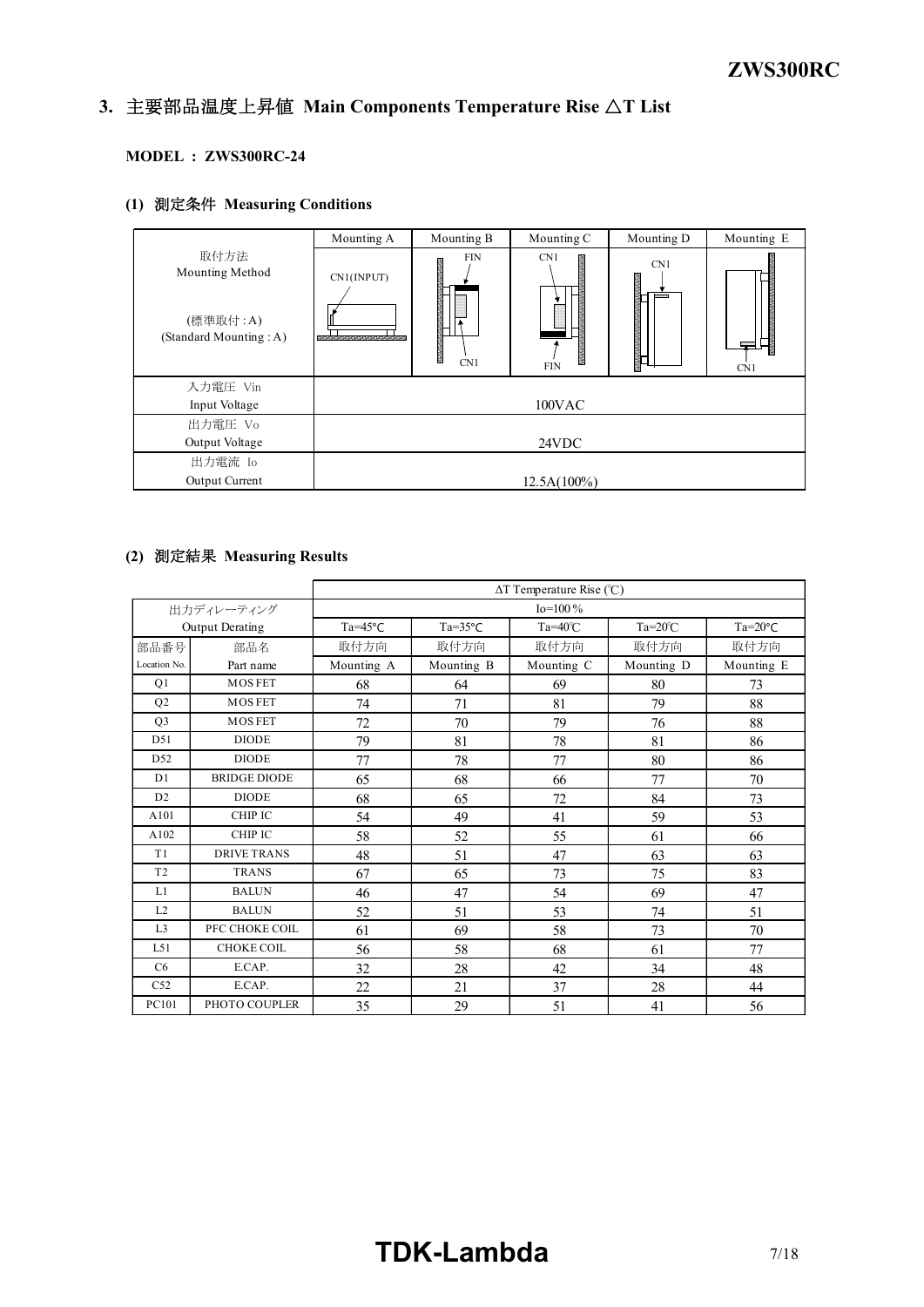### **(1)** 測定条件 **Measuring Conditions**

|                                                               | Mounting A                               | Mounting B                            | Mounting C                    | Mounting D   | Mounting E |
|---------------------------------------------------------------|------------------------------------------|---------------------------------------|-------------------------------|--------------|------------|
| 取付方法<br>Mounting Method<br>(標準取付:A)<br>(Standard Mounting: A) | CN1(INPUT)<br><b>WARRANGARANGAN MARA</b> | <b>FIN</b><br>333333<br>333333<br>CN1 | CN1<br>Ğ,<br>F.<br><b>FIN</b> | CN1<br>aaaaa | CN1        |
| 入力電圧 Vin                                                      |                                          |                                       |                               |              |            |
| Input Voltage                                                 |                                          |                                       | 200VAC                        |              |            |
| 出力電圧 Vo                                                       |                                          |                                       |                               |              |            |
| Output Voltage                                                |                                          |                                       | 24VDC                         |              |            |
| 出力電流 Io                                                       |                                          |                                       |                               |              |            |
| Output Current                                                |                                          |                                       | $12.5A(100\%)$                |              |            |

### **(2)** 測定結果 **Measuring Results**

|                 |                     | $\Delta T$ Temperature Rise (°C) |                  |                  |                  |                  |
|-----------------|---------------------|----------------------------------|------------------|------------------|------------------|------------------|
|                 | 出力ディレーティング          |                                  |                  | $Io = 100\%$     |                  |                  |
|                 | Output Derating     | $Ta = 50^{\circ}C$               | $Ta=35^{\circ}C$ | $Ta=40^{\circ}C$ | $Ta=20^{\circ}C$ | $Ta=20^{\circ}C$ |
| 部品番号            | 部品名                 | 取付方向                             | 取付方向             | 取付方向             | 取付方向             | 取付方向             |
| Location No.    | Part name           | Mounting A                       | Mounting B       | Mounting C       | Mounting D       | Mounting E       |
| Q1              | <b>MOSFET</b>       | 40                               | 38               | 40               | 55               | 40               |
| Q2              | <b>MOSFET</b>       | 70                               | 69               | 76               | 76               | 76               |
| Q <sub>3</sub>  | <b>MOSFET</b>       | 69                               | 69               | 74               | 73               | 77               |
| D51             | <b>DIODE</b>        | 73                               | 76               | 71               | 75               | 77               |
| D <sub>52</sub> | <b>DIODE</b>        | 72                               | 73               | 69               | 74               | 77               |
| D1              | <b>BRIDGE DIODE</b> | 45                               | 48               | 45               | 55               | 48               |
| D <sub>2</sub>  | <b>DIODE</b>        | 44                               | 43               | 46               | 61               | 45               |
| A101            | CHIP IC             | 43                               | 41               | 32               | 51               | 38               |
| A102            | CHIP IC             | 55                               | 50               | 50               | 58               | 55               |
| T1              | <b>DRIVE TRANS</b>  | 40                               | 45               | 38               | 56               | 45               |
| T <sub>2</sub>  | <b>TRANS</b>        | 65                               | 63               | 69               | 73               | 75               |
| L1              | <b>BALUN</b>        | 19                               | 21               | 24               | 41               | 20               |
| L2              | <b>BALUN</b>        | 25                               | 25               | 26               | 45               | 24               |
| L <sub>3</sub>  | PFC CHOKE COIL      | 45                               | 51               | 41               | 57               | 47               |
| L <sub>51</sub> | <b>CHOKE COIL</b>   | 57                               | 58               | 62               | 59               | 71               |
| C6              | E.CAP.              | 29                               | 26               | 38               | 32               | 39               |
| C52             | E.CAP.              | 22                               | 21               | 32               | 28               | 39               |
| PC101           | PHOTO COUPLER       | 34                               | 30               | 46               | 40               | 49               |

## **TDK-Lambda** 8/18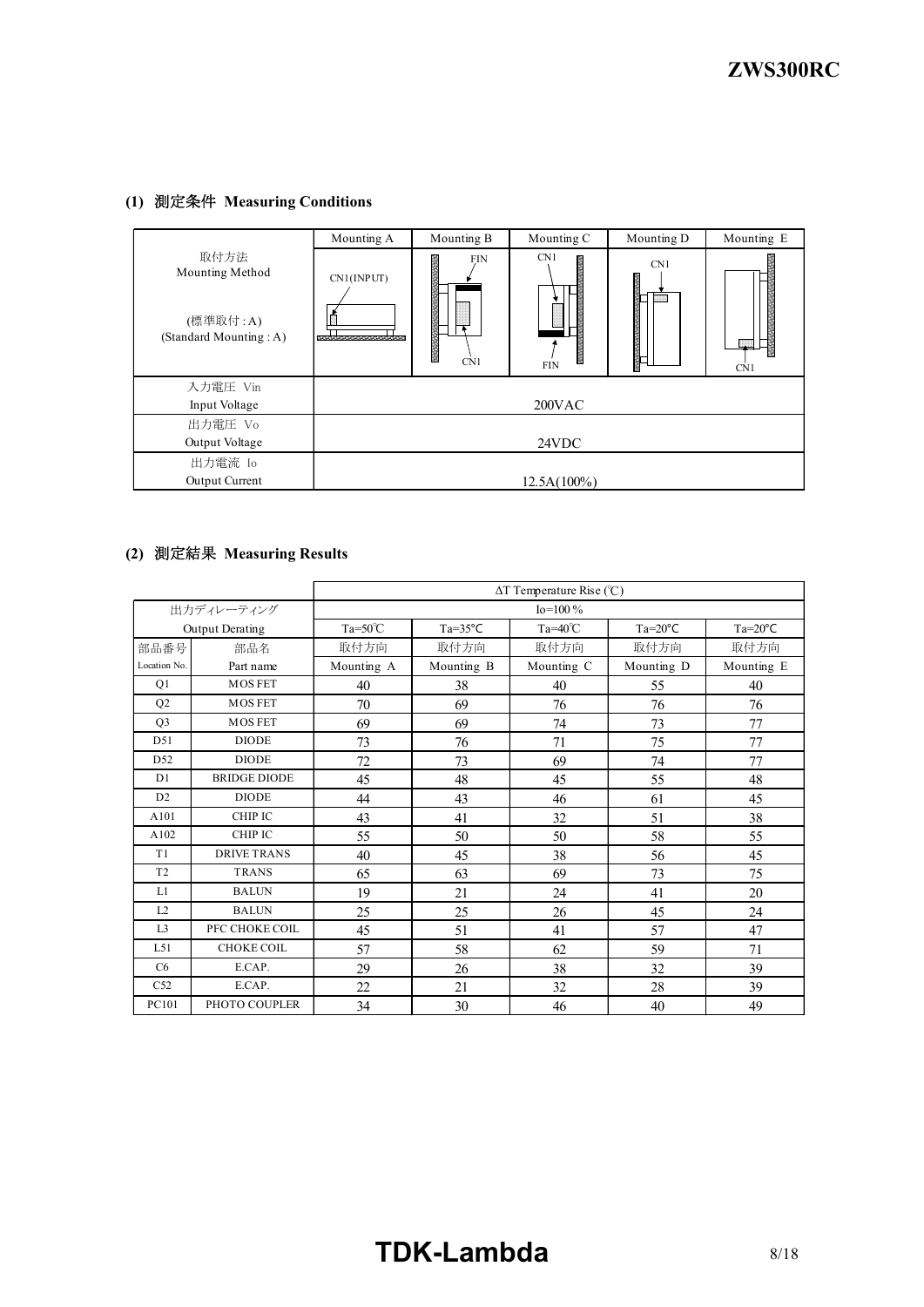### **4.** 電解コンデンサ推定寿命計算値 **Electrolytic Capacitor Lifetime**

### **MODEL : ZWS300RC-24**

空冷条件 **:** 自然空冷 **Cooling condition: Convection cooling**

取付方向 A

CN1(INPUT) <u>saamamamadan</u>

Mounting A  $\angle$   $\angle$  Conditions Ta 40<sup>o</sup>C –  $50^{\circ}$ C  $60^{\circ}$ C -------



上記推定寿命は、弊社計算方法により算出した値であり、封口ゴムの劣化等の影響を含めておりません。 The lifetime is calculated based on our method and doesn't include the seal rubber degradation effect etc.

### **TDK-Lambda** 9/18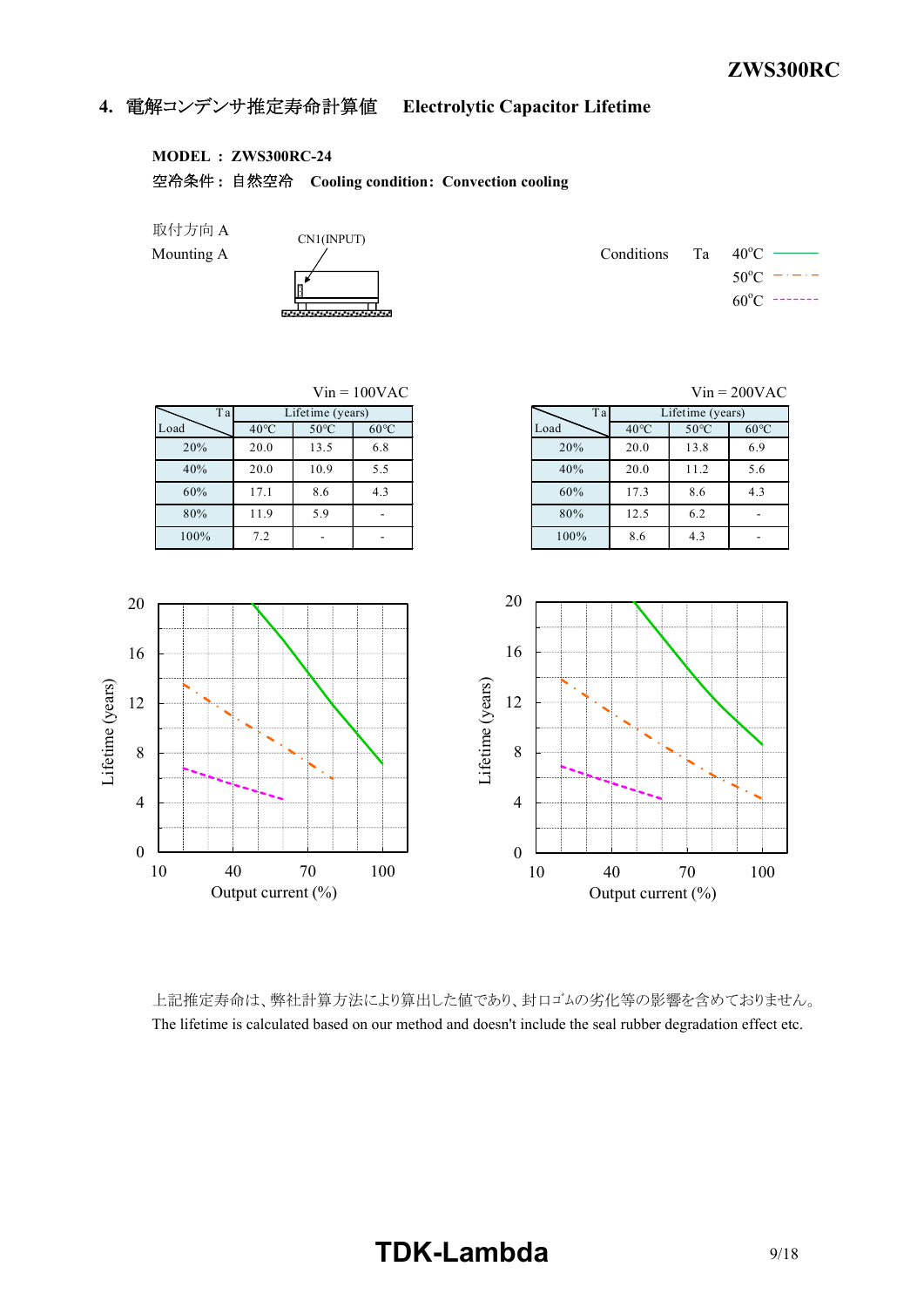取付方向 B Mounting B

Lifetime (years)

Lifetime (years)



|  | Conditions Ta $35^{\circ}$ C — |
|--|--------------------------------|
|  | $50^{\circ}$ C $   -$          |
|  | $60^{\circ}$ C -------         |

|      |                |                  | $Vin = 100VAC$ |
|------|----------------|------------------|----------------|
| Tal  |                | Lifetime (years) |                |
| Load | $35^{\circ}$ C | $50^{\circ}$ C   | $60^{\circ}$ C |
| 20%  | 20.0           | 14.8             | 7.4            |
| 40%  | 20.0           | 12.7             | 6.4            |
| 60%  | 20.0           | 10.2             |                |
| 80%  | 20.0           |                  |                |
| 100% | 13.5           |                  |                |

|      |                |                  | $Vin = 100VAC$ |      |                | $V$ in = 200VAC  |
|------|----------------|------------------|----------------|------|----------------|------------------|
| Ta   |                | Lifetime (years) |                |      | T a            | Lifetime (years) |
|      | $35^{\circ}$ C | $50^{\circ}$ C   | $60^{\circ}$ C | Load | $35^{\circ}$ C | $50^{\circ}$ C   |
| 20%  | 20.0           | 14.8             | 7.4            | 20%  | 20.0           | 20.0             |
|      | 20.0           | 12.7             | 6.4            | 40%  | 20.0           | 20.0             |
| 60%  | 20.0           | 10.2             |                | 60%  | 20.0           | 10.8             |
| 80%  | 20.0           |                  |                | 80%  | 20.0           |                  |
| 100% | 13.5           | ۰                |                | 100% | 20.0           |                  |



上記推定寿命は、弊社計算方法により算出した値であり、封口ゴムの劣化等の影響を含めておりません。 The lifetime is calculated based on our method and doesn't include the seal rubber degradation effect etc.

### **TDK-Lambda** 10/18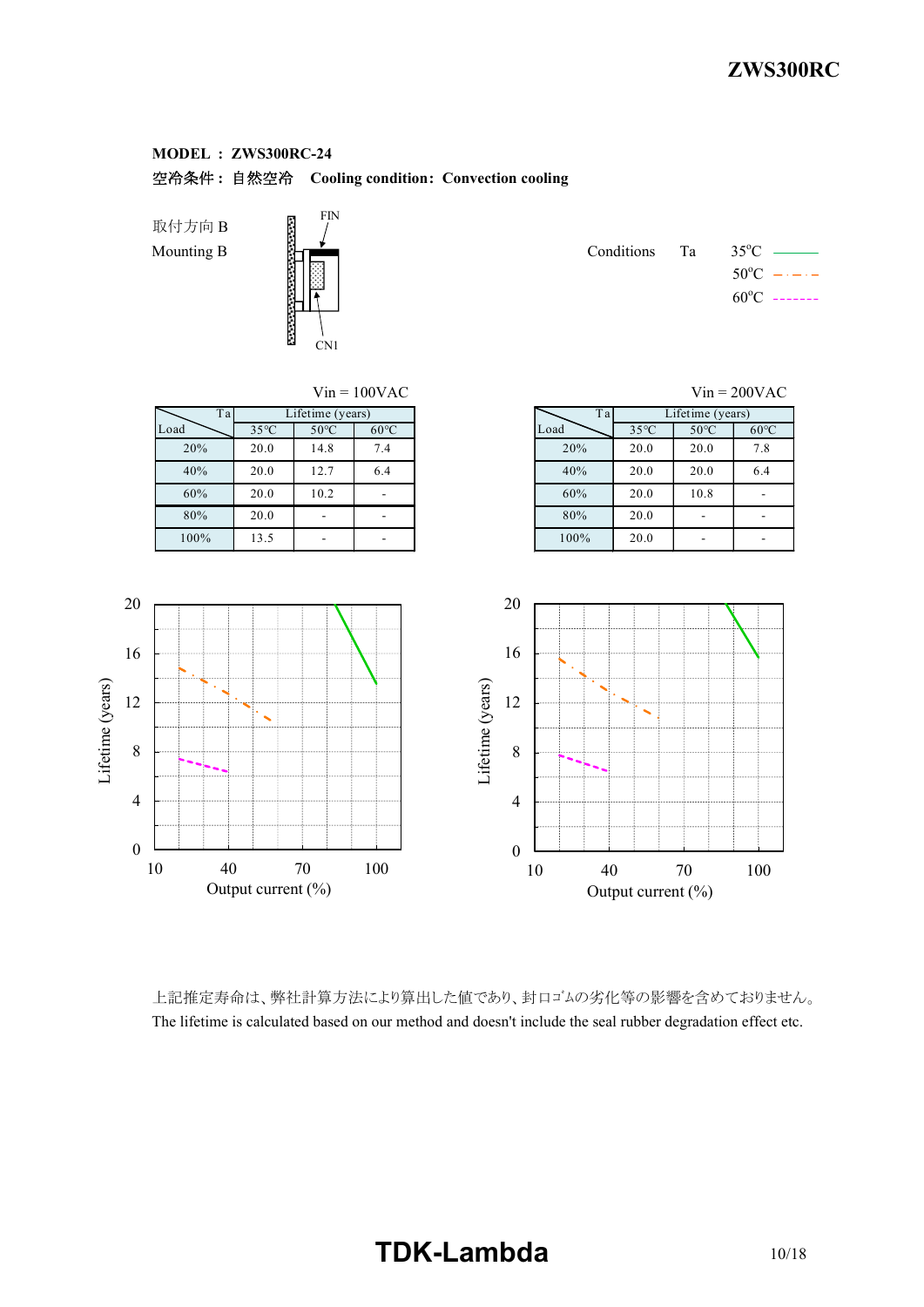取付方向 C



Mounting C  $\leftarrow$   $\leftarrow$   $\leftarrow$   $\leftarrow$  Conditions Ta 40<sup>o</sup>C  $\leftarrow$  $50^{\circ}$ C  $60^{\circ}$ C -------



上記推定寿命は、弊社計算方法により算出した値であり、封口ゴムの劣化等の影響を含めておりません。 The lifetime is calculated based on our method and doesn't include the seal rubber degradation effect etc.

# **TDK-Lambda** 11/18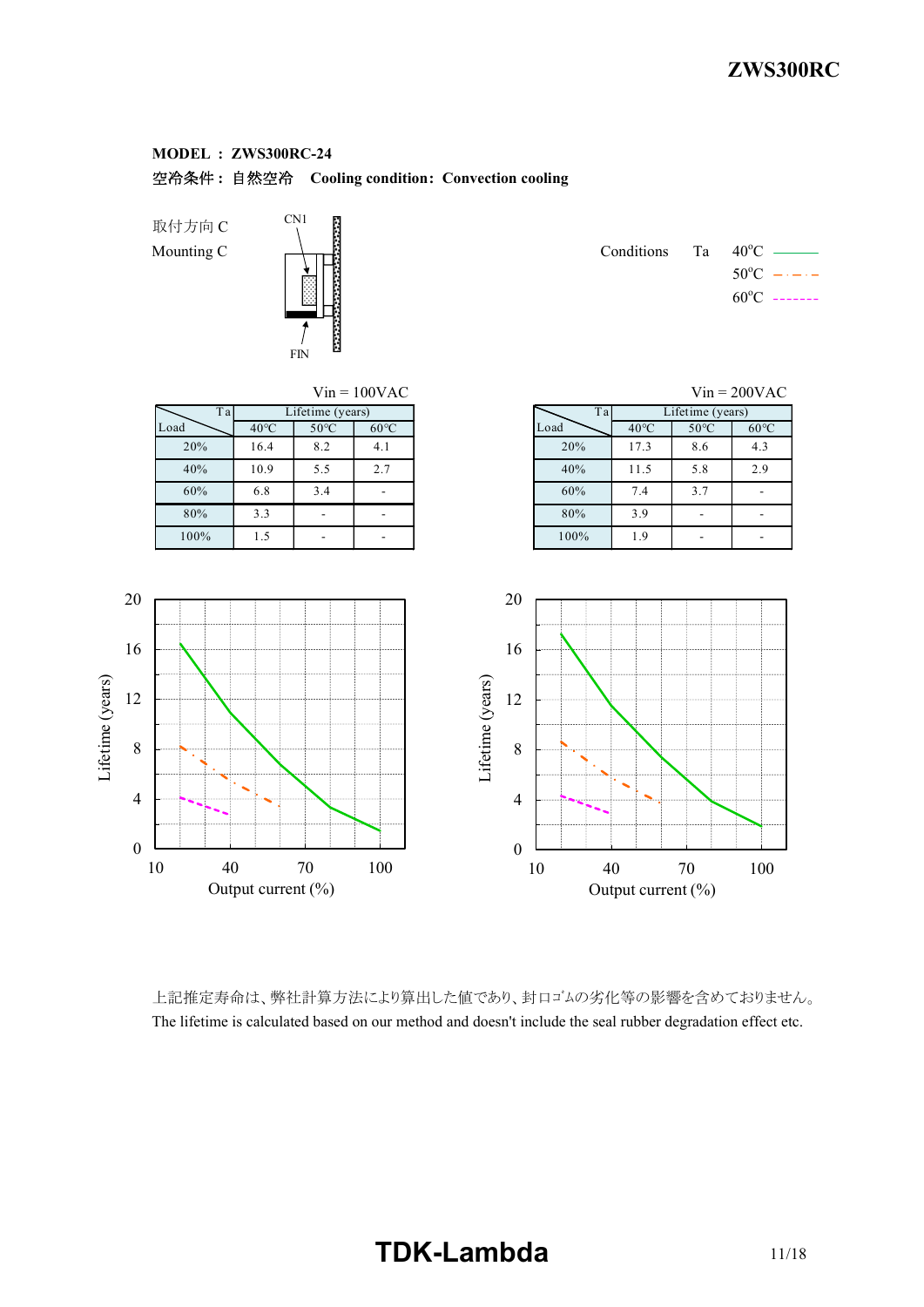取付方向 D 取付方向 D<br>Mounting D<br>Conditions Table

0

4

8

12

Lifetime (years)

Lifetime (years)

16



|  | Conditions Ta $20^{\circ}$ C $=-$ - |
|--|-------------------------------------|
|  | $40^{\circ}$ C $  -$                |
|  | $50^{\circ}$ C -------              |

| Ta <sup>1</sup><br>Load | $20^{\circ}$ C | Lifetime (years)<br>$40^{\circ}$ C | $V$ in = 100VAC<br>$50^{\circ}$ C |    | Ta<br>Load | $20^{\circ}$ C | Lifetime (years)<br>$40^{\circ}$ C | $V$ in = 200 $VA$<br>$50^{\circ}$ C |
|-------------------------|----------------|------------------------------------|-----------------------------------|----|------------|----------------|------------------------------------|-------------------------------------|
| 20%                     | 20.0           | 20.0                               | 12.5                              |    | 20%        | 20.0           | 20.0                               | 14.7                                |
| 40%                     | 20.0           | 20.0                               | 10.6                              |    | 40%        | 20.0           | 20.0                               | 12.0                                |
| 60%                     | 20.0           | 16.3                               |                                   |    | 60%        | 20.0           | 18.5                               | $\overline{\phantom{0}}$            |
| 80%                     | 20.0           |                                    | ۰                                 |    | 80%        | 20.0           | ۰                                  | $\overline{\phantom{0}}$            |
| 100%                    | 20.0           |                                    | $\overline{\phantom{0}}$          |    | 100%       | 20.0           | ٠                                  | $\overline{\phantom{a}}$            |
|                         |                |                                    |                                   |    |            |                |                                    |                                     |
|                         |                |                                    |                                   | 20 |            |                |                                    |                                     |

| $Vin = 100VAC$<br>$V$ in = 200VAC |                |  |      |                |                  |                |  |  |  |  |  |
|-----------------------------------|----------------|--|------|----------------|------------------|----------------|--|--|--|--|--|
| ime (years)                       |                |  | Ta   |                | Lifetime (years) |                |  |  |  |  |  |
| $40^{\circ}$ C                    | $50^{\circ}$ C |  | Load | $20^{\circ}$ C | $40^{\circ}$ C   | $50^{\circ}$ C |  |  |  |  |  |
| 20.0                              | 12.5           |  | 20%  | 20.0           | 20.0             | 14.7           |  |  |  |  |  |
| 20.0                              | 10.6           |  | 40%  | 20.0           | 20.0             | 12.0           |  |  |  |  |  |
| 16.3                              |                |  | 60%  | 20.0           | 18.5             |                |  |  |  |  |  |
|                                   |                |  | 80%  | 20.0           |                  |                |  |  |  |  |  |
|                                   |                |  | 100% | 20.0           |                  |                |  |  |  |  |  |



上記推定寿命は、弊社計算方法により算出した値であり、封口ゴムの劣化等の影響を含めておりません。 The lifetime is calculated based on our method and doesn't include the seal rubber degradation effect etc.

# **TDK-Lambda** 12/18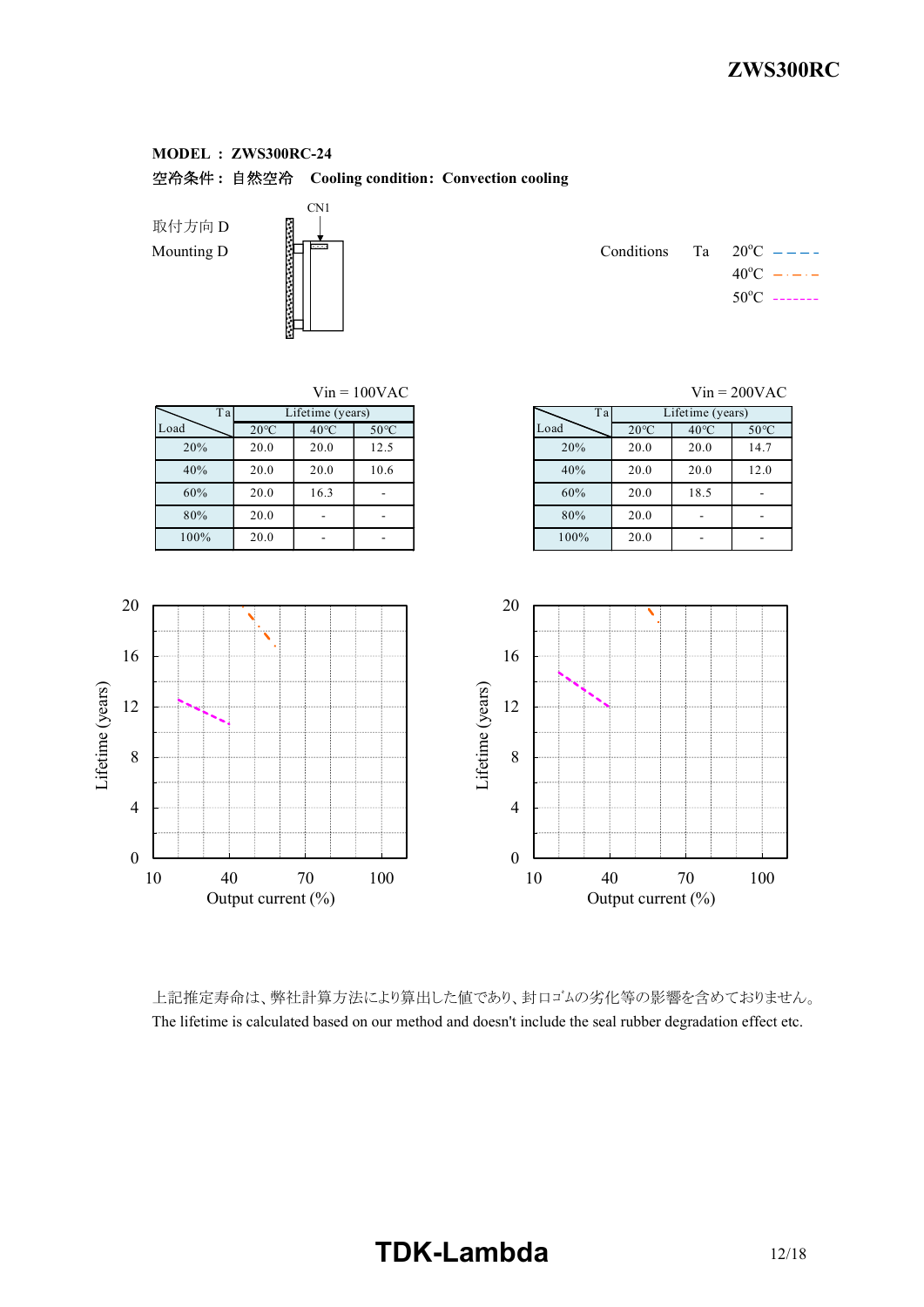取付方向 E



Mounting E  $\|\cdot\|$  $40^{\circ}$ C  $50^{\circ}$ C -------



上記推定寿命は、弊社計算方法により算出した値であり、封口ゴムの劣化等の影響を含めておりません。 The lifetime is calculated based on our method and doesn't include the seal rubber degradation effect etc.

### **TDK-Lambda** 13/18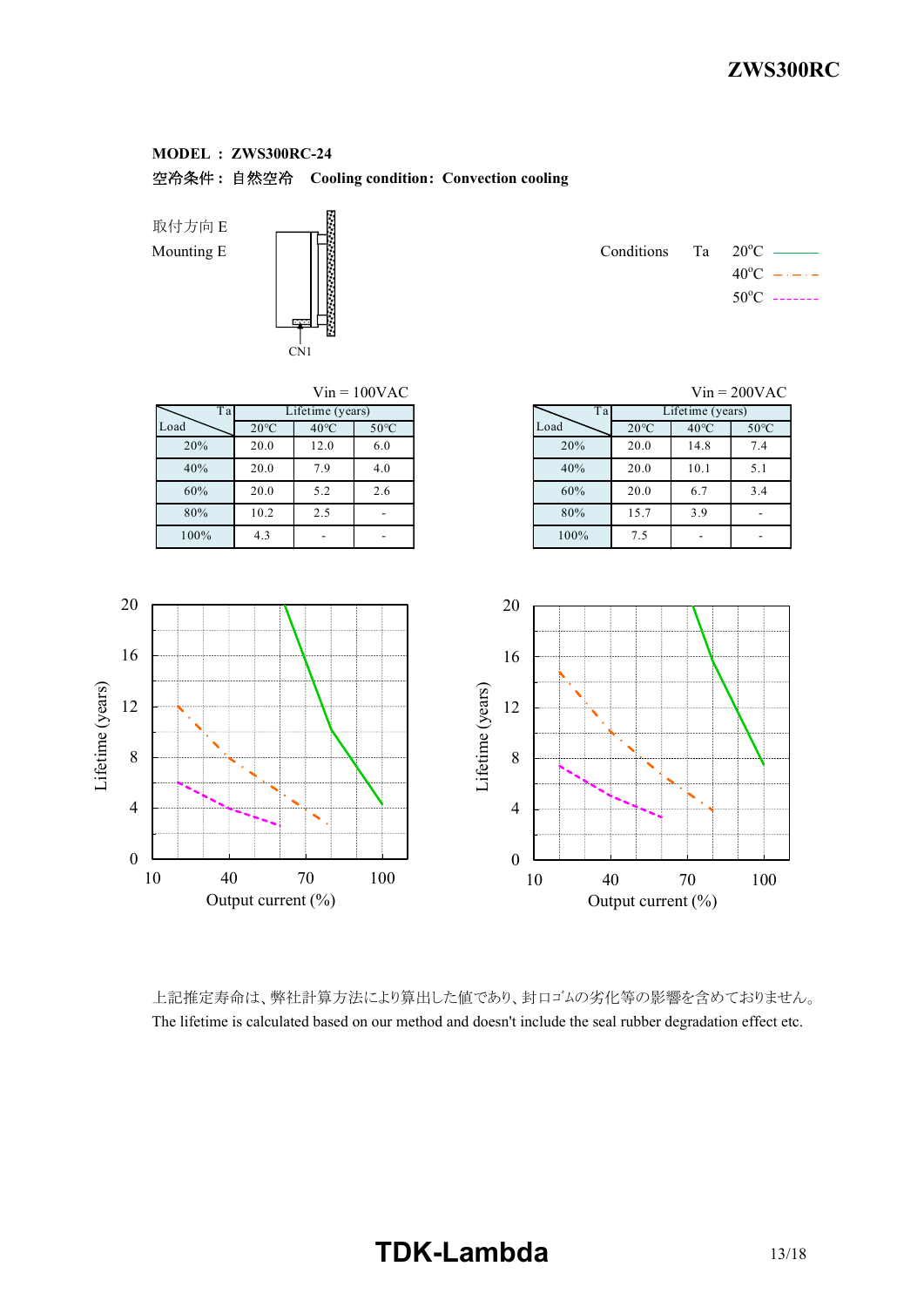### **5.** アブノーマル試験 **Abnormal Test**

**MODEL : ZWS300RC-24**

### **(1)** 試験条件 **Test Conditions**

Input : 265VAC Output : 24V, 12.5A Ta : 25<sup>o</sup>C

### **(2)** 試験結果 **Test Results**

| $\mathbf f$<br>$\mathbf d$<br>$\mathbf{i}$<br>$\mathbf b$<br>$\mathbf{1}$<br>$\mathbf c$<br>$\mathop{\rm e}\nolimits$<br>$\mathbf{h}$<br>$\mathbf{k}$<br>$\rm{a}$<br>g<br>ヒ<br>$\ddot{\checkmark}$<br>変<br>才<br>z<br>出<br>$\circ$<br>$\circ$<br>ユ<br>化<br>$\bigg]$<br>異<br>破<br>破<br>発<br>発<br>赤<br>ヨ<br>$\Big\}$<br>力<br>部品No.<br>$\bar{V}$<br>$\mathcal{C}$<br>$\mathcal{O}$<br>試験端子<br>記事<br>No.<br>煙<br>裂<br>臭<br>火<br>熱<br>$\vec{z}$<br>$\bigg]$<br>$\mathcal{I}^{\circ}$<br>損<br>ズ<br>断<br>$\rm P$<br>${\bf P}$<br>他<br>$\vdash$<br>$\boldsymbol{\mathcal{V}}$<br>$\cup$<br>断<br>change<br>output<br>blown<br>Damaged<br>Red hot<br>Smoke<br>Others<br><b>Smell</b><br>Burst<br>Short<br>Open<br>Location<br>Test<br>$\operatorname{Fire}$<br>Note<br>No.<br>point<br>Fuse<br>$\frac{1}{2}$<br>$\frac{1}{2}$<br>FUSE : F1<br>$\circ$<br>Q1<br>$D-S$<br>$\circ$<br>$\circ$<br>$\mathbf{1}$<br>FUSE : F1<br>$\overline{2}$<br>$D-G$<br>$\circ$<br>$\circ$<br>$\circ$<br>$\circ$<br>Da:Q1<br>力率低下<br>$\circ$<br>$G-S$<br>3<br>O<br>Power Factor Decrease<br>力率低下<br>$\circ$<br>O<br>4<br>D<br><b>Power Factor Decrease</b><br>力率低下<br>S<br>O<br>O<br>5<br><b>Power Factor Decrease</b><br>FUSE : F1<br>G<br>O<br>O<br>$\circ$<br>O<br>6<br>Da:Q1<br>$D-S$<br>$\circ$<br>$\boldsymbol{7}$<br>Q <sub>2</sub><br>$\circ$<br>$\,8\,$<br>$\circ$<br>$\circ$<br>$D-G$<br>$\boldsymbol{9}$<br>$G-S$<br>$\circ$<br>$\circ$<br>$10\,$<br>$\circ$<br>$\circ$<br>$\mathbf D$<br>$\circ$<br>$\mathbf S$<br>$\circ$<br>11<br>$\circ$<br>$\circ$<br>12<br>$\mathbf G$<br>13<br>$\circ$<br>Q <sub>3</sub><br>$D-S$<br>$\circ$<br>14<br>$\circ$<br>$D-G$<br>$\circ$<br>15<br>$\bigcirc$<br>$\circ$<br>$G-S$<br>16<br>$\circ$<br>D<br>O<br>17<br>$\circ$<br>$\circ$<br>${\bf S}$<br>18<br>$\mathbf G$<br>$\circ$<br>$\circ$<br>D51<br>19<br>$A-K$<br>$\circ$<br>$\circ$<br>$20\,$<br>A1<br>$\circ$<br>$\circ$<br>21<br>$\circ$<br>A2<br>$\circ$<br>$\circ$<br>22<br>K<br>$\circ$<br>$\circ$<br>$\circ$<br>$23\,$<br>D52<br>$A-K$<br>$\circ$<br>$\circ$<br>$24\,$<br>A1<br>$25\,$<br>$\circ$<br>$\circ$<br>A2<br>$\rm K$<br>$\circ$<br>$\circ$<br>$26\,$<br>$27\,$<br>$\bigcirc$<br>D53<br>$A-K$<br>O<br>$28\,$<br>$\circ$<br>A1<br>$\circ$<br>$29\,$<br>$\mathbf{A2}$<br>$\circ$<br>$\circ$ |  | Test position | mode | Test | Test result |  |  |  |  |  |  |  |  |  |  |
|-------------------------------------------------------------------------------------------------------------------------------------------------------------------------------------------------------------------------------------------------------------------------------------------------------------------------------------------------------------------------------------------------------------------------------------------------------------------------------------------------------------------------------------------------------------------------------------------------------------------------------------------------------------------------------------------------------------------------------------------------------------------------------------------------------------------------------------------------------------------------------------------------------------------------------------------------------------------------------------------------------------------------------------------------------------------------------------------------------------------------------------------------------------------------------------------------------------------------------------------------------------------------------------------------------------------------------------------------------------------------------------------------------------------------------------------------------------------------------------------------------------------------------------------------------------------------------------------------------------------------------------------------------------------------------------------------------------------------------------------------------------------------------------------------------------------------------------------------------------------------------------------------------------------------------------------------------------------------------------------------------------------------------------------------------------------------------------------------------------------------------------------------------------------------------------------------------------------------------------------------------------------------------|--|---------------|------|------|-------------|--|--|--|--|--|--|--|--|--|--|
|                                                                                                                                                                                                                                                                                                                                                                                                                                                                                                                                                                                                                                                                                                                                                                                                                                                                                                                                                                                                                                                                                                                                                                                                                                                                                                                                                                                                                                                                                                                                                                                                                                                                                                                                                                                                                                                                                                                                                                                                                                                                                                                                                                                                                                                                               |  |               |      |      |             |  |  |  |  |  |  |  |  |  |  |
|                                                                                                                                                                                                                                                                                                                                                                                                                                                                                                                                                                                                                                                                                                                                                                                                                                                                                                                                                                                                                                                                                                                                                                                                                                                                                                                                                                                                                                                                                                                                                                                                                                                                                                                                                                                                                                                                                                                                                                                                                                                                                                                                                                                                                                                                               |  |               |      |      |             |  |  |  |  |  |  |  |  |  |  |
|                                                                                                                                                                                                                                                                                                                                                                                                                                                                                                                                                                                                                                                                                                                                                                                                                                                                                                                                                                                                                                                                                                                                                                                                                                                                                                                                                                                                                                                                                                                                                                                                                                                                                                                                                                                                                                                                                                                                                                                                                                                                                                                                                                                                                                                                               |  |               |      |      |             |  |  |  |  |  |  |  |  |  |  |
|                                                                                                                                                                                                                                                                                                                                                                                                                                                                                                                                                                                                                                                                                                                                                                                                                                                                                                                                                                                                                                                                                                                                                                                                                                                                                                                                                                                                                                                                                                                                                                                                                                                                                                                                                                                                                                                                                                                                                                                                                                                                                                                                                                                                                                                                               |  |               |      |      |             |  |  |  |  |  |  |  |  |  |  |
|                                                                                                                                                                                                                                                                                                                                                                                                                                                                                                                                                                                                                                                                                                                                                                                                                                                                                                                                                                                                                                                                                                                                                                                                                                                                                                                                                                                                                                                                                                                                                                                                                                                                                                                                                                                                                                                                                                                                                                                                                                                                                                                                                                                                                                                                               |  |               |      |      |             |  |  |  |  |  |  |  |  |  |  |
|                                                                                                                                                                                                                                                                                                                                                                                                                                                                                                                                                                                                                                                                                                                                                                                                                                                                                                                                                                                                                                                                                                                                                                                                                                                                                                                                                                                                                                                                                                                                                                                                                                                                                                                                                                                                                                                                                                                                                                                                                                                                                                                                                                                                                                                                               |  |               |      |      |             |  |  |  |  |  |  |  |  |  |  |
|                                                                                                                                                                                                                                                                                                                                                                                                                                                                                                                                                                                                                                                                                                                                                                                                                                                                                                                                                                                                                                                                                                                                                                                                                                                                                                                                                                                                                                                                                                                                                                                                                                                                                                                                                                                                                                                                                                                                                                                                                                                                                                                                                                                                                                                                               |  |               |      |      |             |  |  |  |  |  |  |  |  |  |  |
|                                                                                                                                                                                                                                                                                                                                                                                                                                                                                                                                                                                                                                                                                                                                                                                                                                                                                                                                                                                                                                                                                                                                                                                                                                                                                                                                                                                                                                                                                                                                                                                                                                                                                                                                                                                                                                                                                                                                                                                                                                                                                                                                                                                                                                                                               |  |               |      |      |             |  |  |  |  |  |  |  |  |  |  |
|                                                                                                                                                                                                                                                                                                                                                                                                                                                                                                                                                                                                                                                                                                                                                                                                                                                                                                                                                                                                                                                                                                                                                                                                                                                                                                                                                                                                                                                                                                                                                                                                                                                                                                                                                                                                                                                                                                                                                                                                                                                                                                                                                                                                                                                                               |  |               |      |      |             |  |  |  |  |  |  |  |  |  |  |
|                                                                                                                                                                                                                                                                                                                                                                                                                                                                                                                                                                                                                                                                                                                                                                                                                                                                                                                                                                                                                                                                                                                                                                                                                                                                                                                                                                                                                                                                                                                                                                                                                                                                                                                                                                                                                                                                                                                                                                                                                                                                                                                                                                                                                                                                               |  |               |      |      |             |  |  |  |  |  |  |  |  |  |  |
|                                                                                                                                                                                                                                                                                                                                                                                                                                                                                                                                                                                                                                                                                                                                                                                                                                                                                                                                                                                                                                                                                                                                                                                                                                                                                                                                                                                                                                                                                                                                                                                                                                                                                                                                                                                                                                                                                                                                                                                                                                                                                                                                                                                                                                                                               |  |               |      |      |             |  |  |  |  |  |  |  |  |  |  |
|                                                                                                                                                                                                                                                                                                                                                                                                                                                                                                                                                                                                                                                                                                                                                                                                                                                                                                                                                                                                                                                                                                                                                                                                                                                                                                                                                                                                                                                                                                                                                                                                                                                                                                                                                                                                                                                                                                                                                                                                                                                                                                                                                                                                                                                                               |  |               |      |      |             |  |  |  |  |  |  |  |  |  |  |
|                                                                                                                                                                                                                                                                                                                                                                                                                                                                                                                                                                                                                                                                                                                                                                                                                                                                                                                                                                                                                                                                                                                                                                                                                                                                                                                                                                                                                                                                                                                                                                                                                                                                                                                                                                                                                                                                                                                                                                                                                                                                                                                                                                                                                                                                               |  |               |      |      |             |  |  |  |  |  |  |  |  |  |  |
|                                                                                                                                                                                                                                                                                                                                                                                                                                                                                                                                                                                                                                                                                                                                                                                                                                                                                                                                                                                                                                                                                                                                                                                                                                                                                                                                                                                                                                                                                                                                                                                                                                                                                                                                                                                                                                                                                                                                                                                                                                                                                                                                                                                                                                                                               |  |               |      |      |             |  |  |  |  |  |  |  |  |  |  |
|                                                                                                                                                                                                                                                                                                                                                                                                                                                                                                                                                                                                                                                                                                                                                                                                                                                                                                                                                                                                                                                                                                                                                                                                                                                                                                                                                                                                                                                                                                                                                                                                                                                                                                                                                                                                                                                                                                                                                                                                                                                                                                                                                                                                                                                                               |  |               |      |      |             |  |  |  |  |  |  |  |  |  |  |
|                                                                                                                                                                                                                                                                                                                                                                                                                                                                                                                                                                                                                                                                                                                                                                                                                                                                                                                                                                                                                                                                                                                                                                                                                                                                                                                                                                                                                                                                                                                                                                                                                                                                                                                                                                                                                                                                                                                                                                                                                                                                                                                                                                                                                                                                               |  |               |      |      |             |  |  |  |  |  |  |  |  |  |  |
|                                                                                                                                                                                                                                                                                                                                                                                                                                                                                                                                                                                                                                                                                                                                                                                                                                                                                                                                                                                                                                                                                                                                                                                                                                                                                                                                                                                                                                                                                                                                                                                                                                                                                                                                                                                                                                                                                                                                                                                                                                                                                                                                                                                                                                                                               |  |               |      |      |             |  |  |  |  |  |  |  |  |  |  |
|                                                                                                                                                                                                                                                                                                                                                                                                                                                                                                                                                                                                                                                                                                                                                                                                                                                                                                                                                                                                                                                                                                                                                                                                                                                                                                                                                                                                                                                                                                                                                                                                                                                                                                                                                                                                                                                                                                                                                                                                                                                                                                                                                                                                                                                                               |  |               |      |      |             |  |  |  |  |  |  |  |  |  |  |
|                                                                                                                                                                                                                                                                                                                                                                                                                                                                                                                                                                                                                                                                                                                                                                                                                                                                                                                                                                                                                                                                                                                                                                                                                                                                                                                                                                                                                                                                                                                                                                                                                                                                                                                                                                                                                                                                                                                                                                                                                                                                                                                                                                                                                                                                               |  |               |      |      |             |  |  |  |  |  |  |  |  |  |  |
|                                                                                                                                                                                                                                                                                                                                                                                                                                                                                                                                                                                                                                                                                                                                                                                                                                                                                                                                                                                                                                                                                                                                                                                                                                                                                                                                                                                                                                                                                                                                                                                                                                                                                                                                                                                                                                                                                                                                                                                                                                                                                                                                                                                                                                                                               |  |               |      |      |             |  |  |  |  |  |  |  |  |  |  |
|                                                                                                                                                                                                                                                                                                                                                                                                                                                                                                                                                                                                                                                                                                                                                                                                                                                                                                                                                                                                                                                                                                                                                                                                                                                                                                                                                                                                                                                                                                                                                                                                                                                                                                                                                                                                                                                                                                                                                                                                                                                                                                                                                                                                                                                                               |  |               |      |      |             |  |  |  |  |  |  |  |  |  |  |
|                                                                                                                                                                                                                                                                                                                                                                                                                                                                                                                                                                                                                                                                                                                                                                                                                                                                                                                                                                                                                                                                                                                                                                                                                                                                                                                                                                                                                                                                                                                                                                                                                                                                                                                                                                                                                                                                                                                                                                                                                                                                                                                                                                                                                                                                               |  |               |      |      |             |  |  |  |  |  |  |  |  |  |  |
|                                                                                                                                                                                                                                                                                                                                                                                                                                                                                                                                                                                                                                                                                                                                                                                                                                                                                                                                                                                                                                                                                                                                                                                                                                                                                                                                                                                                                                                                                                                                                                                                                                                                                                                                                                                                                                                                                                                                                                                                                                                                                                                                                                                                                                                                               |  |               |      |      |             |  |  |  |  |  |  |  |  |  |  |
|                                                                                                                                                                                                                                                                                                                                                                                                                                                                                                                                                                                                                                                                                                                                                                                                                                                                                                                                                                                                                                                                                                                                                                                                                                                                                                                                                                                                                                                                                                                                                                                                                                                                                                                                                                                                                                                                                                                                                                                                                                                                                                                                                                                                                                                                               |  |               |      |      |             |  |  |  |  |  |  |  |  |  |  |
|                                                                                                                                                                                                                                                                                                                                                                                                                                                                                                                                                                                                                                                                                                                                                                                                                                                                                                                                                                                                                                                                                                                                                                                                                                                                                                                                                                                                                                                                                                                                                                                                                                                                                                                                                                                                                                                                                                                                                                                                                                                                                                                                                                                                                                                                               |  |               |      |      |             |  |  |  |  |  |  |  |  |  |  |
|                                                                                                                                                                                                                                                                                                                                                                                                                                                                                                                                                                                                                                                                                                                                                                                                                                                                                                                                                                                                                                                                                                                                                                                                                                                                                                                                                                                                                                                                                                                                                                                                                                                                                                                                                                                                                                                                                                                                                                                                                                                                                                                                                                                                                                                                               |  |               |      |      |             |  |  |  |  |  |  |  |  |  |  |
|                                                                                                                                                                                                                                                                                                                                                                                                                                                                                                                                                                                                                                                                                                                                                                                                                                                                                                                                                                                                                                                                                                                                                                                                                                                                                                                                                                                                                                                                                                                                                                                                                                                                                                                                                                                                                                                                                                                                                                                                                                                                                                                                                                                                                                                                               |  |               |      |      |             |  |  |  |  |  |  |  |  |  |  |
|                                                                                                                                                                                                                                                                                                                                                                                                                                                                                                                                                                                                                                                                                                                                                                                                                                                                                                                                                                                                                                                                                                                                                                                                                                                                                                                                                                                                                                                                                                                                                                                                                                                                                                                                                                                                                                                                                                                                                                                                                                                                                                                                                                                                                                                                               |  |               |      |      |             |  |  |  |  |  |  |  |  |  |  |
|                                                                                                                                                                                                                                                                                                                                                                                                                                                                                                                                                                                                                                                                                                                                                                                                                                                                                                                                                                                                                                                                                                                                                                                                                                                                                                                                                                                                                                                                                                                                                                                                                                                                                                                                                                                                                                                                                                                                                                                                                                                                                                                                                                                                                                                                               |  |               |      |      |             |  |  |  |  |  |  |  |  |  |  |
|                                                                                                                                                                                                                                                                                                                                                                                                                                                                                                                                                                                                                                                                                                                                                                                                                                                                                                                                                                                                                                                                                                                                                                                                                                                                                                                                                                                                                                                                                                                                                                                                                                                                                                                                                                                                                                                                                                                                                                                                                                                                                                                                                                                                                                                                               |  |               |      |      |             |  |  |  |  |  |  |  |  |  |  |
| $\rm K$<br>$\bigcirc$<br>$\circ$<br>30 <sup>°</sup>                                                                                                                                                                                                                                                                                                                                                                                                                                                                                                                                                                                                                                                                                                                                                                                                                                                                                                                                                                                                                                                                                                                                                                                                                                                                                                                                                                                                                                                                                                                                                                                                                                                                                                                                                                                                                                                                                                                                                                                                                                                                                                                                                                                                                           |  |               |      |      |             |  |  |  |  |  |  |  |  |  |  |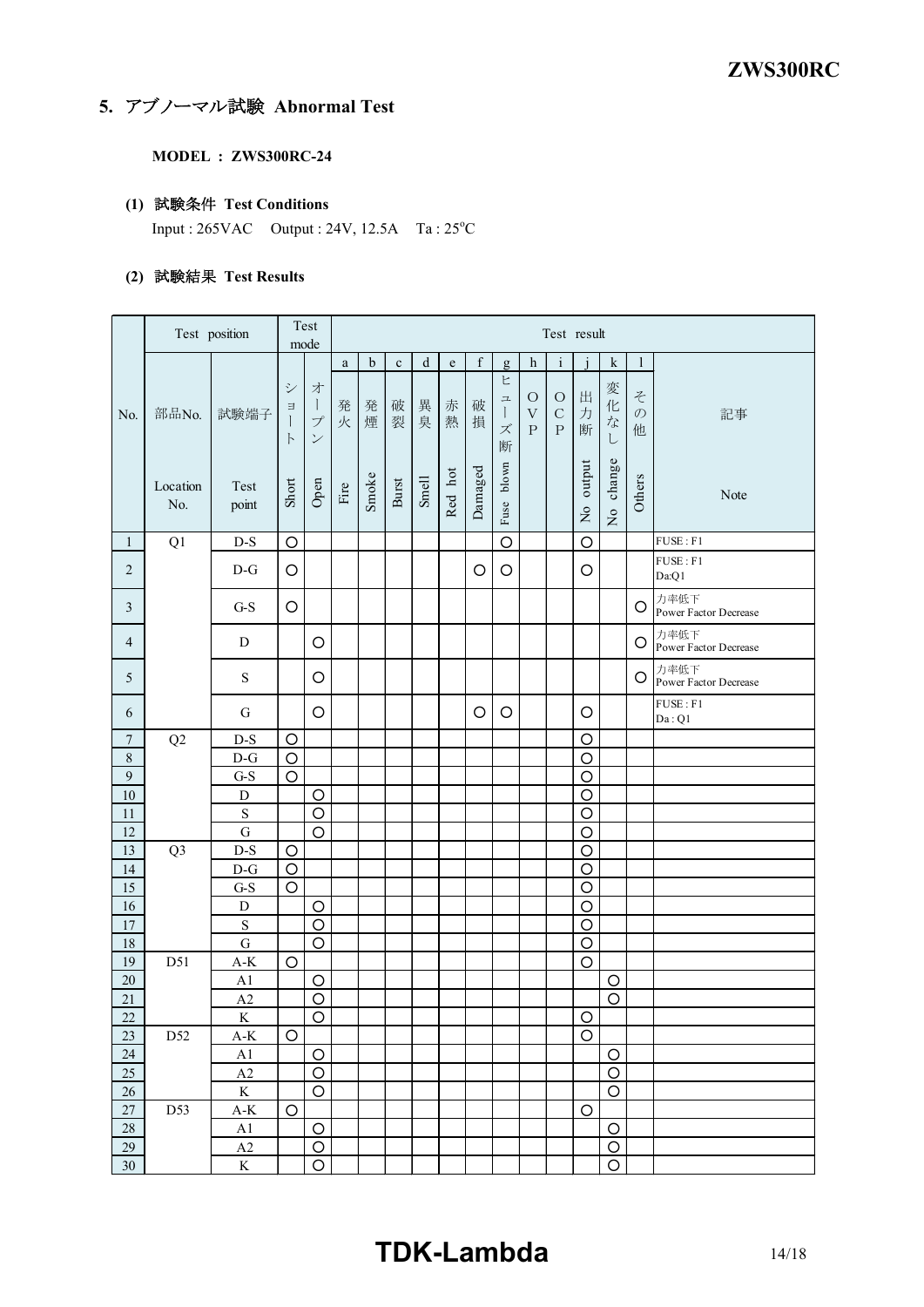#### *ZWS300R* **ZWS300RC**

|        |                 | Test position                  |                    | Test<br>mode                                        | Test result           |             |              |        |         |         |                                                          |                                                    |                                      |                         |                                   |                         |                                   |
|--------|-----------------|--------------------------------|--------------------|-----------------------------------------------------|-----------------------|-------------|--------------|--------|---------|---------|----------------------------------------------------------|----------------------------------------------------|--------------------------------------|-------------------------|-----------------------------------|-------------------------|-----------------------------------|
|        |                 |                                |                    |                                                     | a                     | $\mathbf b$ | $\mathbf{c}$ | d      | e       | f       | $\mathbf{Q}$                                             | $\mathbf h$                                        | $\mathbf{i}$                         |                         | $\mathbf k$                       | $\mathbf{1}$            |                                   |
| No.    | 部品No.           | 試験端子                           | シ<br>ヨ<br>$\vdash$ | 才<br>$\frac{1}{2}$<br>$\mathcal{I}$<br>$\checkmark$ | 発<br>火                | 発<br>煙      | 破<br>裂       | 異<br>臭 | 赤<br>熱  | 破<br>損  | E<br>$\overline{\phantom{a}}$<br>$\frac{1}{2}$<br>ズ<br>断 | $\bigcirc$<br>$\boldsymbol{\nabla}$<br>$\mathbf P$ | $\bigcirc$<br>$\mathbf C$<br>$\rm P$ | 出<br>力<br>断             | 変化<br>$\vec{z}$<br>$\overline{L}$ | そ<br>$\mathcal{O}$<br>他 | 記事                                |
|        | Location<br>No. | Test<br>point                  | Short              | Open                                                | $\operatorname{Fire}$ | Smoke       | Burst        | Smell  | Red hot | Damaged | blown<br>Fuse                                            |                                                    |                                      | output<br>$\frac{1}{2}$ | No change                         | Others                  | Note                              |
| 31     | D1              | $AC-AC$                        | $\circ$            |                                                     |                       |             |              |        |         |         | O                                                        |                                                    |                                      | $\circ$                 |                                   |                         | FUSE : F1                         |
| 32     |                 | $DC-DC$                        | $\circ$            |                                                     |                       |             |              |        |         |         | O                                                        |                                                    |                                      | $\circ$                 |                                   |                         | FUSE : F1                         |
| 33     |                 | $AC-DC$                        | O                  |                                                     |                       |             |              |        |         |         | О                                                        |                                                    |                                      | $\circ$                 |                                   |                         | FUSE : F1                         |
| 34     |                 | $\mathbf{A}\mathbf{C}$         |                    | $\circ$                                             |                       |             |              |        |         |         |                                                          |                                                    |                                      | $\circ$                 |                                   |                         |                                   |
| 35     |                 | $\rm DC$                       |                    | $\circ$                                             |                       |             |              |        |         |         |                                                          |                                                    |                                      | $\circ$                 |                                   |                         |                                   |
| 36     | D2              | $A-K$                          | $\circ$            |                                                     |                       |             |              |        |         | O       | O                                                        |                                                    |                                      | $\circ$                 |                                   |                         | FUSE : F1<br>Da:O1                |
| 37     |                 | A                              |                    | O                                                   |                       |             |              |        |         | O       | O                                                        |                                                    |                                      | O                       |                                   |                         | FUSE : F1<br>Da:Q1                |
| 35     | D106            | $\mathrm{A}\text{-}\mathrm{K}$ | $\circ$            |                                                     |                       |             |              |        |         |         |                                                          |                                                    |                                      | $\circ$                 |                                   |                         |                                   |
| 36     |                 | A                              |                    | $\circ$                                             |                       |             |              |        |         |         |                                                          |                                                    |                                      |                         |                                   | O                       | 入力電力増加<br>Input Power Increase    |
| 37     | D108            | $\mathrm{A}\text{-}\mathrm{K}$ | $\circ$            |                                                     |                       |             |              |        |         |         |                                                          |                                                    |                                      | $\circ$                 |                                   |                         |                                   |
| 38     |                 | A                              |                    | O                                                   |                       |             |              |        |         |         |                                                          |                                                    |                                      |                         |                                   | O                       | 入力電力増加<br>Input Power Increase    |
| 39     | C6              |                                | O                  |                                                     |                       |             |              |        |         |         | O                                                        |                                                    |                                      | O                       |                                   |                         | FUSE : F1                         |
| 40     |                 |                                |                    | $\circ$                                             |                       |             |              |        |         |         |                                                          |                                                    |                                      |                         | O                                 |                         |                                   |
| 41     | C52             |                                | О                  |                                                     |                       |             |              |        |         |         |                                                          |                                                    |                                      | O                       |                                   |                         |                                   |
| 42     |                 |                                |                    | O                                                   |                       |             |              |        |         |         |                                                          |                                                    |                                      |                         |                                   | O                       | 出力リプル増加<br>Output Ripple Increase |
| 43     | T1              | $1 - 2$                        | O                  |                                                     |                       |             |              |        |         |         |                                                          |                                                    |                                      | O                       |                                   |                         |                                   |
| $44\,$ |                 | $3-4$                          | $\circ$            |                                                     |                       |             |              |        |         |         |                                                          |                                                    |                                      | $\circ$                 |                                   |                         |                                   |
| 45     |                 | $7 - 8$                        | $\circ$            |                                                     |                       |             |              |        |         |         |                                                          |                                                    |                                      | $\circ$                 |                                   |                         |                                   |
| 46     |                 | 1/2                            |                    | O                                                   |                       |             |              |        |         |         |                                                          |                                                    |                                      | O                       |                                   |                         |                                   |
| $47\,$ |                 | 3/4                            |                    | O                                                   |                       |             |              |        |         |         |                                                          |                                                    |                                      | O                       |                                   |                         |                                   |
| 48     |                 | 7/8                            |                    | $\circ$                                             |                       |             |              |        |         |         |                                                          |                                                    |                                      | $\circ$                 |                                   |                         |                                   |
| 49     | T <sub>2</sub>  | $1-2$                          | O                  |                                                     |                       |             |              |        |         |         |                                                          |                                                    |                                      |                         |                                   | O                       | 間欠発振動作<br>Hiccup                  |
| 50     |                 | $4 - 6$                        | $\circ$            |                                                     |                       |             |              |        |         |         |                                                          |                                                    |                                      | O                       |                                   |                         |                                   |
| 51     |                 | 7,8,9-10,11,12                 | $\circ$            |                                                     |                       |             |              |        |         |         |                                                          |                                                    |                                      | O                       |                                   |                         |                                   |
| 52     |                 | 1/2                            |                    | O                                                   |                       |             |              |        |         |         |                                                          |                                                    |                                      |                         |                                   | O                       | 間欠発振動作<br>Hiccup                  |
| 53     |                 | 4/6                            |                    | $\circ$                                             |                       |             |              |        |         |         |                                                          |                                                    |                                      | $\circ$                 |                                   |                         |                                   |
| 54     |                 | 7,8,9/10,11,12                 |                    | O                                                   |                       |             |              |        |         |         |                                                          |                                                    |                                      | O                       |                                   |                         |                                   |

# **TDK-Lambda** 15/18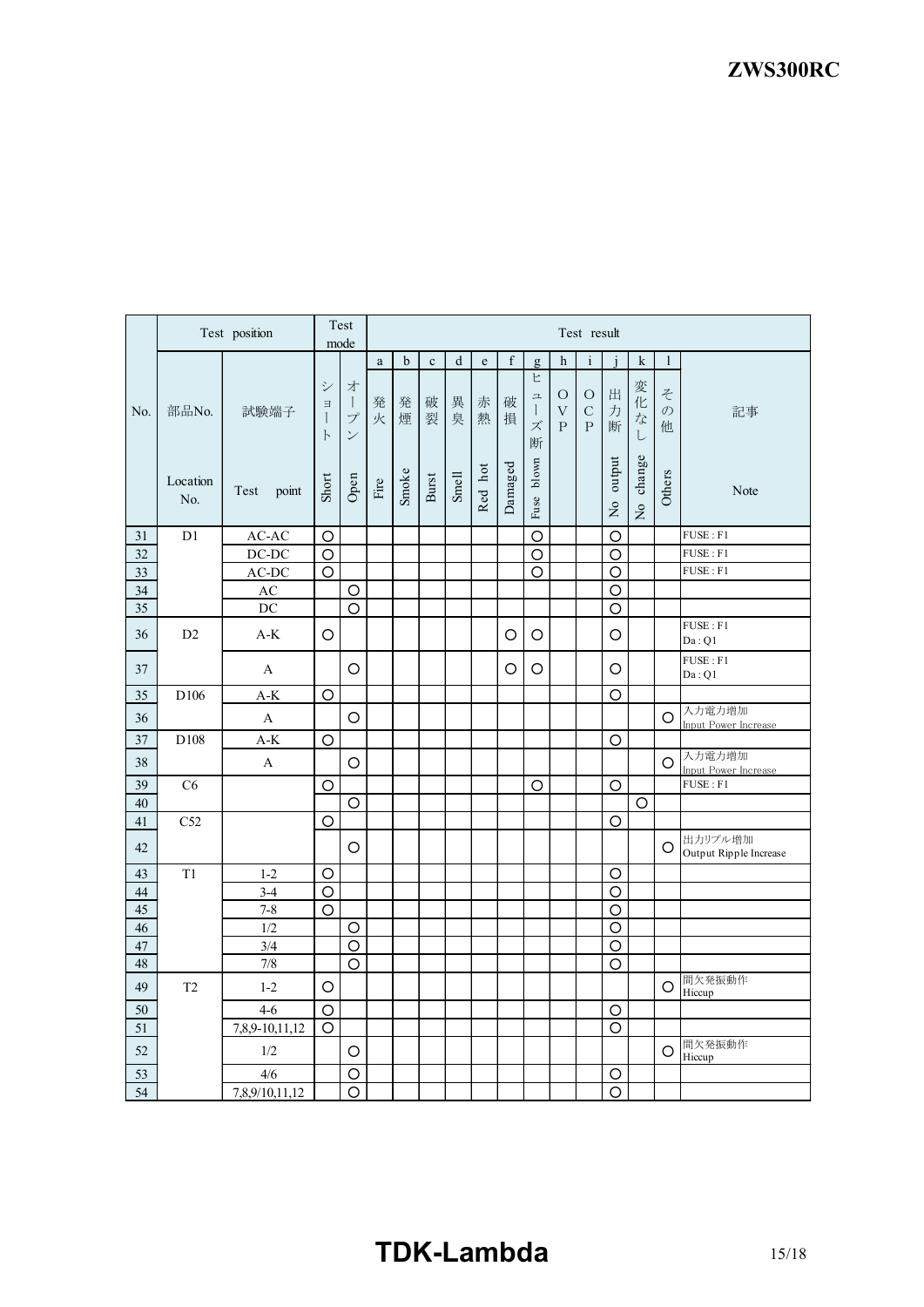### **6.** 振動試験 **Vibration Test**

**MODEL : ZWS300RC-24**

#### **(1)** 振動試験種類 **Vibration Test Class**

掃引振動数耐久試験 Frequency variable endurance test

#### **(2)** 使用振動試験装置 **Equipment Used**

| EMIC $(\nexists)$ 製 | ・制御部 :F-400-BM-E47 | ・加振部 :905-FN |
|---------------------|--------------------|--------------|
| EMIC CORP.          | Controller         | Vibrator     |

### **(3)** 試験条件 **Test Conditions**

| Sweep frequency |                                | Direction               |           |
|-----------------|--------------------------------|-------------------------|-----------|
| · 掃引時間          | : 1.0分間                        | 試験時間                    | :各方向共 1時間 |
| Sweep time      | $1.0$ min                      | Sweep count 1 hour each |           |
| ・加速度            | : 一定 19.6m/s <sup>2</sup> (2G) |                         |           |
| Acceleration    | Constant                       |                         |           |

#### **(4)** 試験方法 **Test Method**



### **(5)** 判定条件 **Acceptable Conditions**

- 1.破損しない事
- Not to be broken.
- 2.試験後の出力に異常がない事

No abnormal output voltage after test.

### **(6)** 試験結果 **Test Results**

合格 **OK**

### **TDK-Lambda** 16/18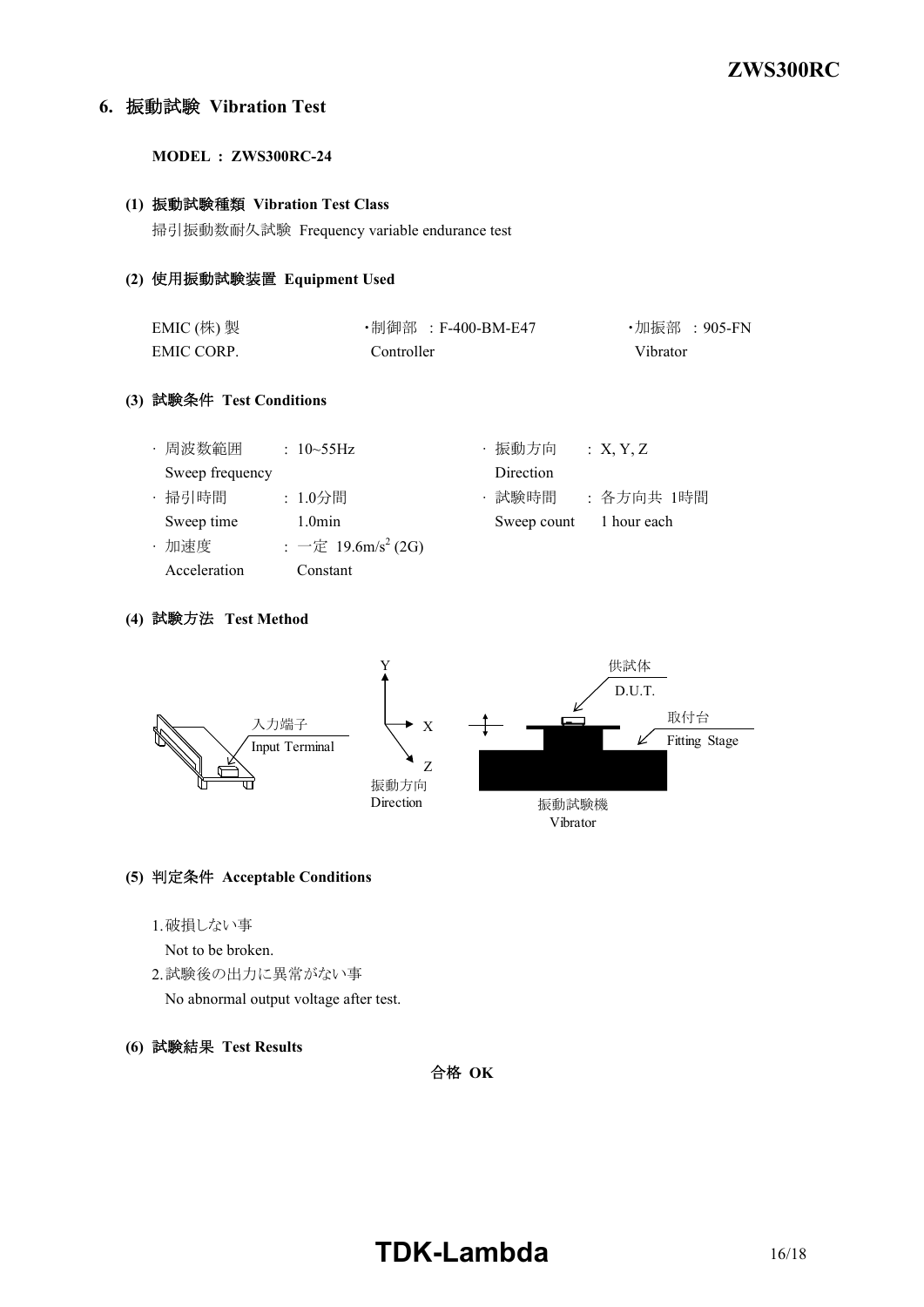### **7.** ノイズシミュレート試験 **Noise Simulate Test**

#### **MODEL : ZWS300RC-24**

### **(1)** 試験回路及び測定器 **Test Circuit and Equipment**



### **(2)** 試験条件 **Test Conditions**

| ・入力電圧               | $: 100, 230$ VAC    | ・ノイズ電圧         | : $0 \sim 2kV$            |
|---------------------|---------------------|----------------|---------------------------|
| Input voltage       |                     | Noise level    |                           |
| ・出力電圧               | : 定格                | ・位相            | $: 0 \rightarrow 360$ deg |
| Output voltage      | Rated               | Phase          |                           |
| ・出力電流               | $: 0,100\%$         | ・極性            | $: +, -$                  |
| Output current      |                     | Polarity       |                           |
| ・周囲温度               | $: 25^{\circ}C$     | ・印加モード         | : コモン、ノーマル                |
| Ambient temperature |                     | Mode           | Common, Normal            |
| ・パルス幅               | $: 50 \sim 1000$ ns | ・トリガ選択         | $:$ Line                  |
| Pulse width         |                     | Trigger select |                           |

### **(3)** 判定条件 **Acceptable Conditions**

1.試験中、5%を超える出力電圧の変動のない事

The regulation of output voltage must not exceed 5% of initial value during test.

2.試験後の出力電圧は初期値から変動していない事

The output voltage must be within the regulation of specification after the test.

3.発煙・発火のない事

Smoke and fire are not allowed.

**(4)** 試験結果 **Test Results**

### 合格 **OK**

### **TDK-Lambda** 17/18